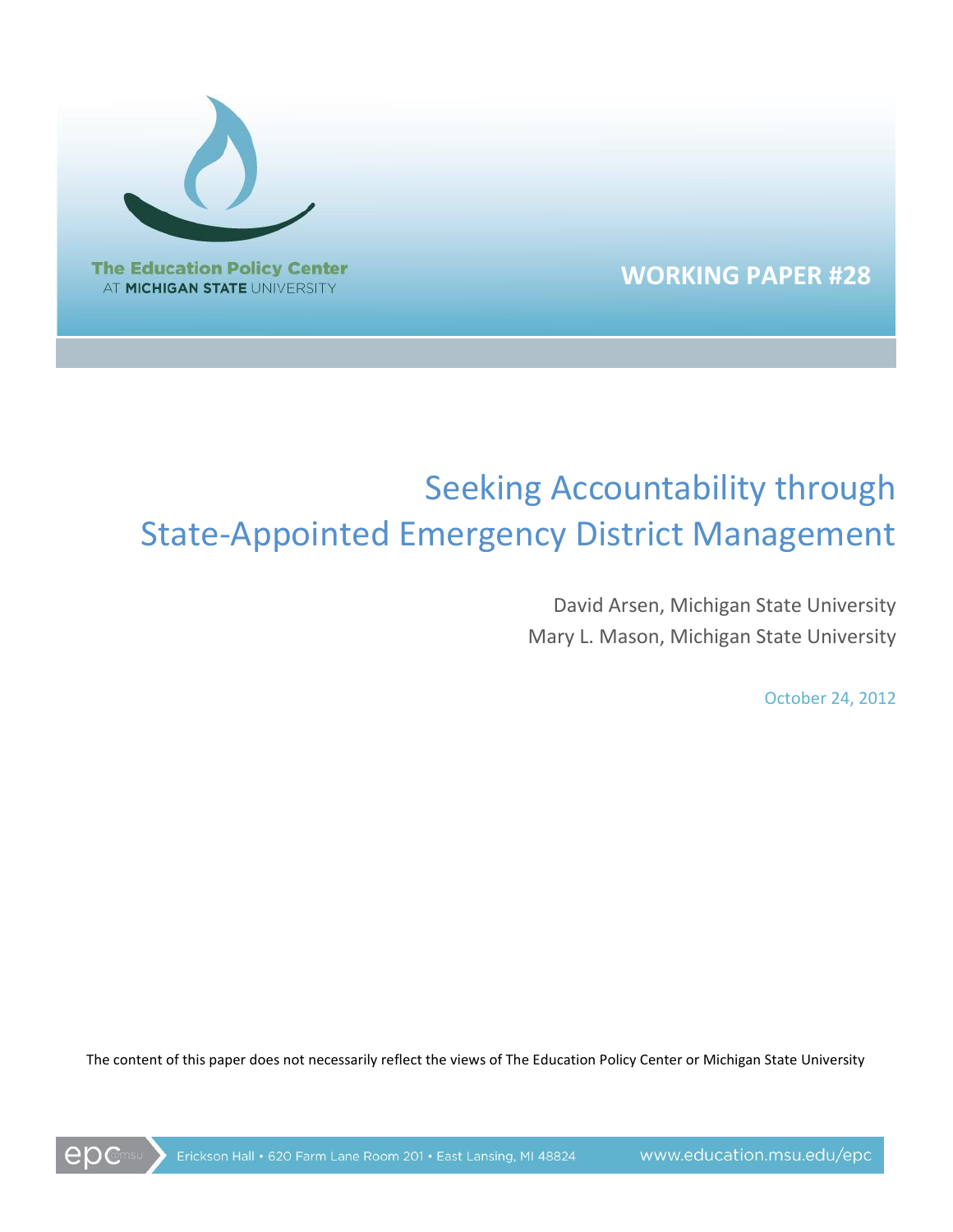# Seeking Accountability through State-Appointed Emergency District Management

#### Author Note

**ep** @msu

David Arsen is a professor of educational administration and education policy at Michigan State University. He is an economist whose research focuses on school finance, school choice policies, and the privatization of educational services.

Mary L. Mason is a doctoral candidate in educational policy at Michigan State University and a research associate at the Education Policy Center at Michigan State University. She is an attorney whose research focuses on the impact of non-cognitive factors on school success and urban education policy and politics.

Work for this article was supported in part by the Education Policy Center at Michigan State University.

Correspondence regarding this article should be sent to: David Arsen, College of Education, 410A Erickson Hall, 620 Farm Lane, Michigan State University, East Lansing, MI 48824, USA; e-mail[: arsen@msu.edu](mailto:arsen@msu.edu)

#### Abstract

Michigan's Local Government and School District Accountability Act of 2011 empowers the governor to appoint emergency managers (EMs) in financially-troubled school districts. EMs assume all powers of the superintendent and school board. They can reshape academic programs, nullify labor contracts, and open and close schools. This paper analyzes the law's political origins and early implementation. Relative to prevailing accountability mechanisms applicable to all school districts, in what respects are EM districts more accountable, and in what respects are they less accountable? Our analysis reveals that although the law concentrates control over school operations, it weakens most standard dimensions of district accountability.

Key words: accountability, state takeover, district leadership, governance, politics of education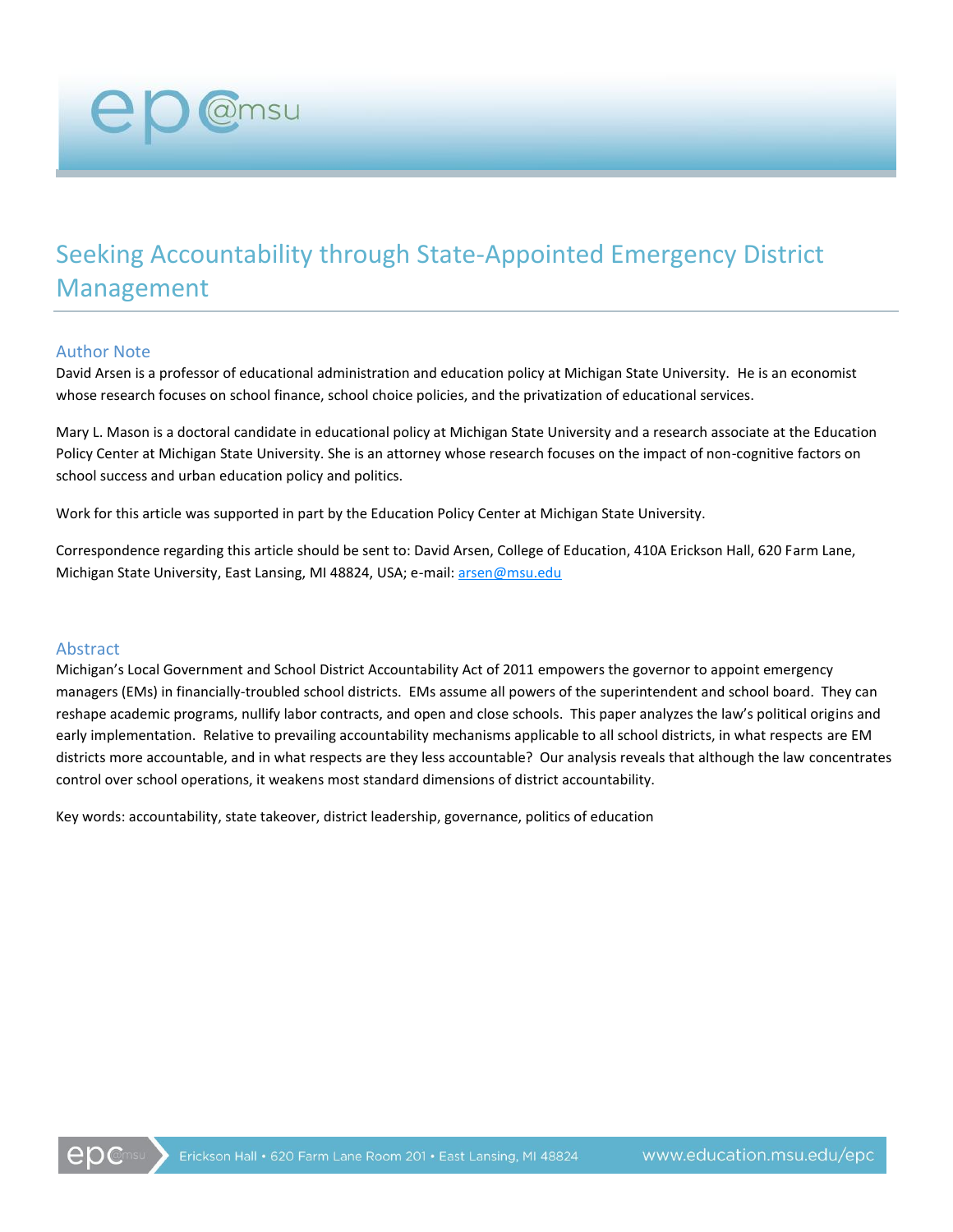#### **Seeking Accountability through State-Appointed Emergency District Management**

David Arsen, Michigan State University Mary L. Mason, Michigan State University

Standards-based reforms and market-based reforms, the two major strands of the modern school accountability movement, share a common political feature: they both diminish the control of teacher unions and local school boards over school operations. It is widely recognized that standards-based accountability has extended state and federal control over local school districts (Corcoran & Goertz, 2005; Debray-Pelot & McGuin, 2009; McGuin, 2005; Murphy, 2000). This centralization of authority has weakened the power of teacher unions and local school boards who once dominated decision-making at the local level. Meanwhile, by establishing alternative suppliers of education services, market-based reforms, such as charter schools, also weaken the power of these traditionally influential actors. For those who view conventional governance arrangements in local school districts as a major cause of poor student performance and an obstacle to improving outcomes, these are promising developments (Chubb & Moe, 1990; Committee for Economic Development, 1994; Danzberger, 1992).

Although a number of scholars advocate the potential benefits of enhancing democratic or professional authority in schools, there is now considerable momentum behind a wide range of state and federal policy initiatives that would further diminish the influence of local school boards or school employee unions in the name of accountability. But this accountability movement faces resistance from parents and educators. Indeed, despite growing state and federal activism, there continues to be broad popular support for local control of public schools (Jacobsen & Saultz, 2012). Challenges to the accountability movement's effectiveness and legitimacy are also becoming more coherent and more broadly disseminated (Ravitch, 2010).

In this context, a recent development in Michigan provides a unique opportunity to study a policy initiative that completely supplants the influence of school employee unions and elected school boards in

This work was supported in part by funds from the Education Policy Center at Michigan State University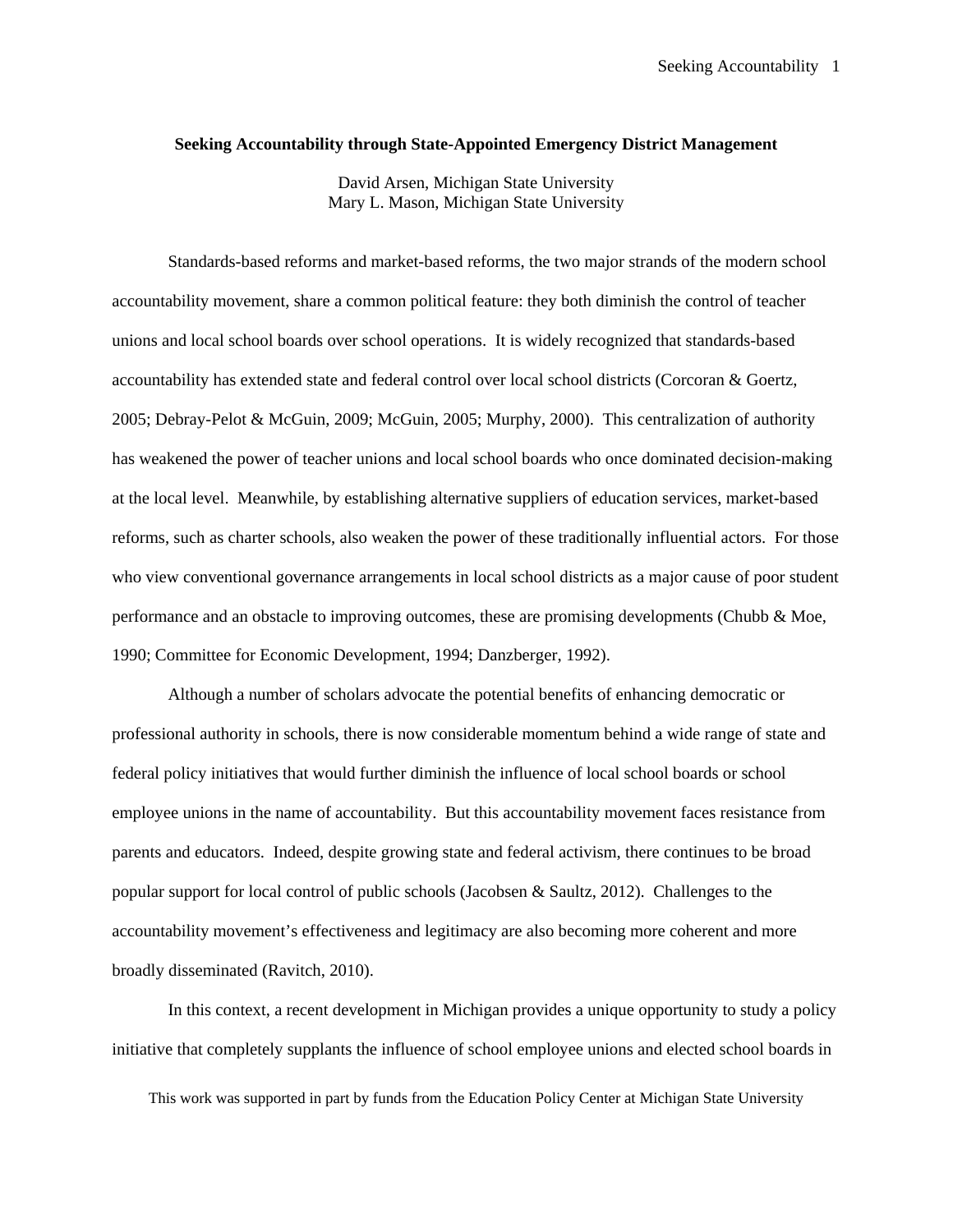selected local school districts. In March 2011, Michigan's Governor Rick Snyder signed into law the Local Government and School District Accountability Act (PA 4; 2011). PA 4 has attracted national attention because of its strong provisions. It draws on long-standing forms of district financial accountability, broadly common to all states, to facilitate sweeping academic changes. Specifically, for districts deemed to be in financial emergencies, it empowers the governor to appoint an emergency manager (EM). All powers and duties of the district superintendent and school board are transferred to the EM, and the EM has discretion to reshape academic programs, to nullify labor contracts, to open and close schools, and to sell district assets.

PA 4 changes the politics of state intervention and governance reforms by providing politicians greater legitimacy and authority to intervene in local districts. Thus far, three Michigan districts, each predominantly African-American, have been placed under an EM's control, including the state's largest district, Detroit Public Schools (DPS). State takeovers of "academically failing" districts can be criticized as unfairly targeting districts that face the greatest educational challenges or, in other words, "blaming the victims" (McDermott, 2007). The legitimacy of politicians to act authoritatively on educational issues is also typically checked by that of educators whose legitimacy is derived from professional training and experience. By framing school failure in terms of financial accountability, however, state policy makers can undermine the education establishment's legitimacy over academic affairs and establish politically salient grounds for changes in the control and operation of local schools.

In this paper we analyze how PA 4 has reshaped school accountability in Michigan. We document features of the law, discuss its political origins, and examine its early implementation. We direct our primary attention to the following question. Relative to prevailing mechanisms of financial and academic accountability for all Michigan school districts, in what respects are districts placed under the authority of an EM more accountable, and in what respects are they less accountable?

Our analysis reveals, paradoxically, that although PA 4 clearly concentrates control over school operations, it weakens most standard dimensions of district accountability. Although it is too early to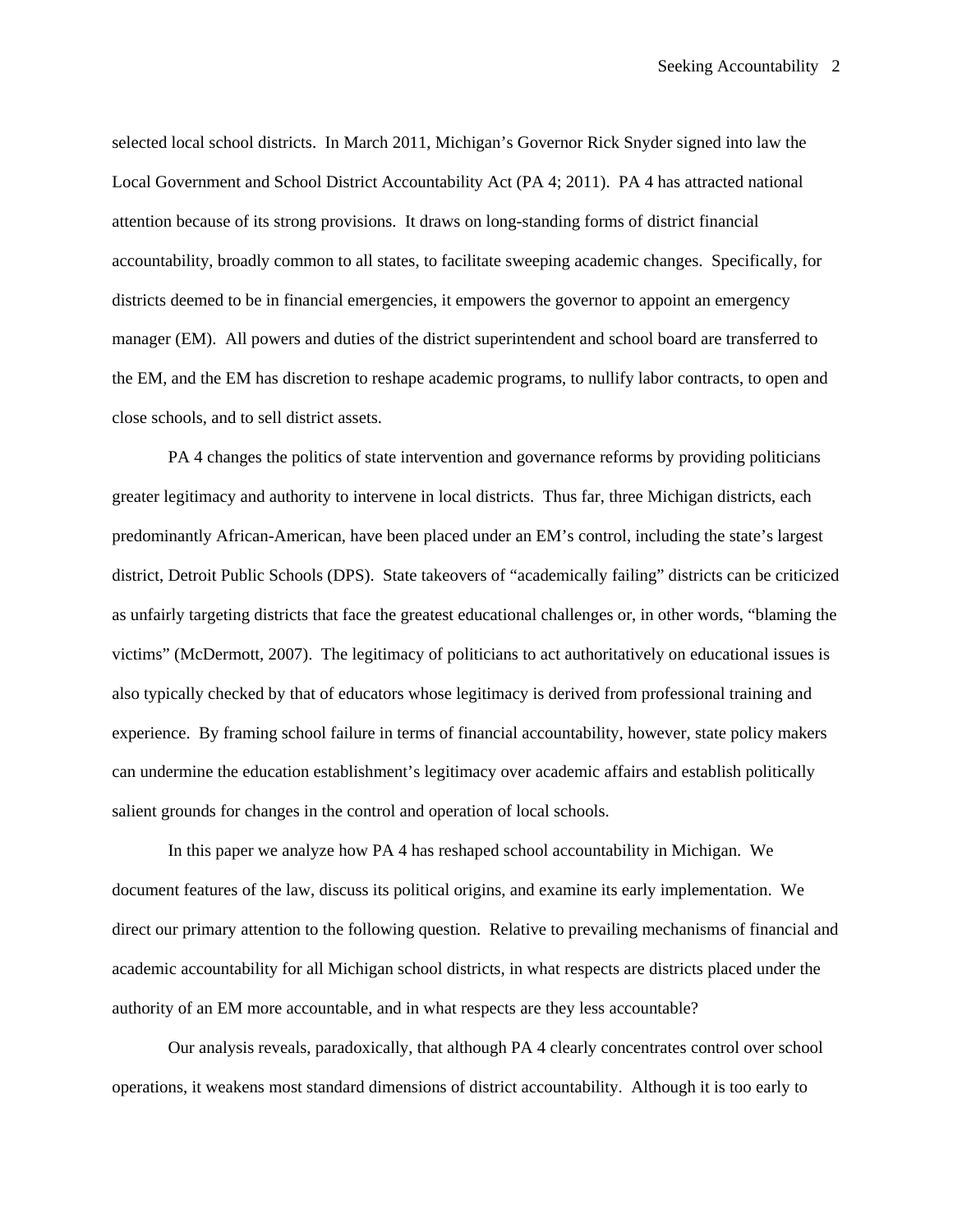draw firm conclusions, the Michigan experience suggests that, in the absence of additional state support, simply shifting authority to an EM may be insufficient to resolve districts' underlying financial problems. Michigan EMs have, however, scaled back employee compensation and privatized service delivery.

#### Technical and Democratic Accountability

In order to evaluate PA 4 as accountability policy, it is necessary to establish a working definition of accountability. Despite the pervasiveness of accountability as a rationale for contemporary education policies, there is surprisingly little consensus on the principles and elements that undergird the concept (e.g., Kuchapski, 1998; Ladd, 1996; Rothstein, Jacobsen & Wilder, 2008). While conceptions of accountability in the NCLB era have become quite narrow, we appeal to broader traditions.

Though conceptions of accountability can differ, they generally have three essential components: (a) goals for which schools are to be held accountable; (b) transparency to assess progress toward those goals; and (c) redress so that interested parties can ensure that the goals are appropriately pursued. While there are many different approaches to accountability in practice, we consider these components in two particular conceptions of public education accountability.

We designate the first conception **technical accountability**, and the second one **democratic accountability.** Technical accountability entails the basic policy features that have become the hallmark of present day measures to control and improve the behavior of those in public schools. This approach has been written into law across the country, with the most obvious example being the No Child Left Behind Act (NCLB). Technical accountability narrowly defines the three essential components of accountability as: **standards** for performance, **information** on performance measures, and **consequences** for failure to meet performance standards.

A number of observers have criticized current accountability policies as being too narrow in terms of what schools are held responsible for and for failing to assure that schools receive resources adequate to the task (Ravitch, 2010; Rebell & Wolff, 2008; Rothstein, et al., 2008). In contrast, democratic accountability adheres to these essential components in their broadest sense. It embraces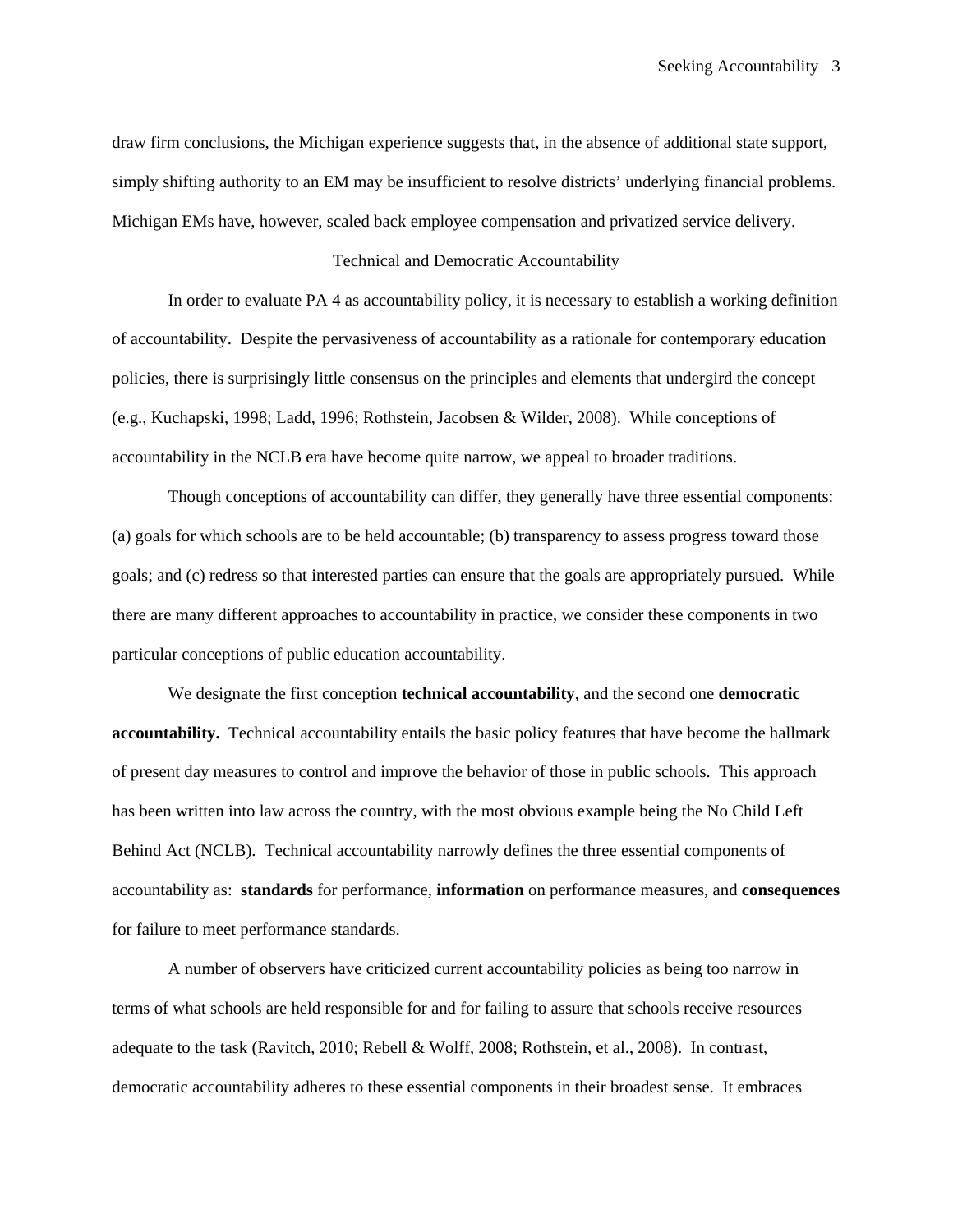multiple and sometimes competing goals; transparency of both school performance and decision-making processes; and multiple avenues of redress, including access to decision-makers, citizen elections, and the courts. In fact, these principles of democratic accountability are enshrined in state constitutions and laws.

With technical accountability, to the extent that public goals are not reflected in the technical standards, they may be considered irrelevant. Technical accountability allows, even encourages, schools to set aside other goals in order to meet the technical standards. Rothstein and colleagues (2008) argue that Americans today, as in the past, expect a much wider range of cognitive and non-cognitive outcomes from schools than is reflected in NCLB-style policies, and that accountability policy should require schools (and other public institutions) to prepare youth to pursue those goals as established by the people and their representatives through democratic processes.

Such arguments appeal to a long tradition of **democratic accountability** in education theory and practice (Gutmann, 1987). Democratic accountability holds that since public education has both public and private aspects, families and the state should each have influence over it. Gutmann adds that an essential dimension of democratic accountability is that professional educators be allowed to make judgments that are independent from the judgments of parents and the state. From this perspective, educators do not just respond to a set of goals and standards given to them by someone else, but take responsibility for participating in the establishment of those goals and standards.<sup>1</sup> They draw on their expertise and professional knowledge to engage in the ongoing democratic process of defining what public education should be. For advocates of democratic education, this deliberative process is itself a primary benefit of public education. Democratic accountability and technical accountability are at odds in their purposes, and thus represent very different approaches to accountability. Democratic accountability is based on deliberation and give-and-take which by its nature cannot be easily controlled. In contrast, technical accountability is based on certainty, with clear standards and consequences established and controlled by a central authority.

<sup>&</sup>lt;sup>1</sup> Darling-Hammond (1989) presents a detailed conception of professional accountability in education.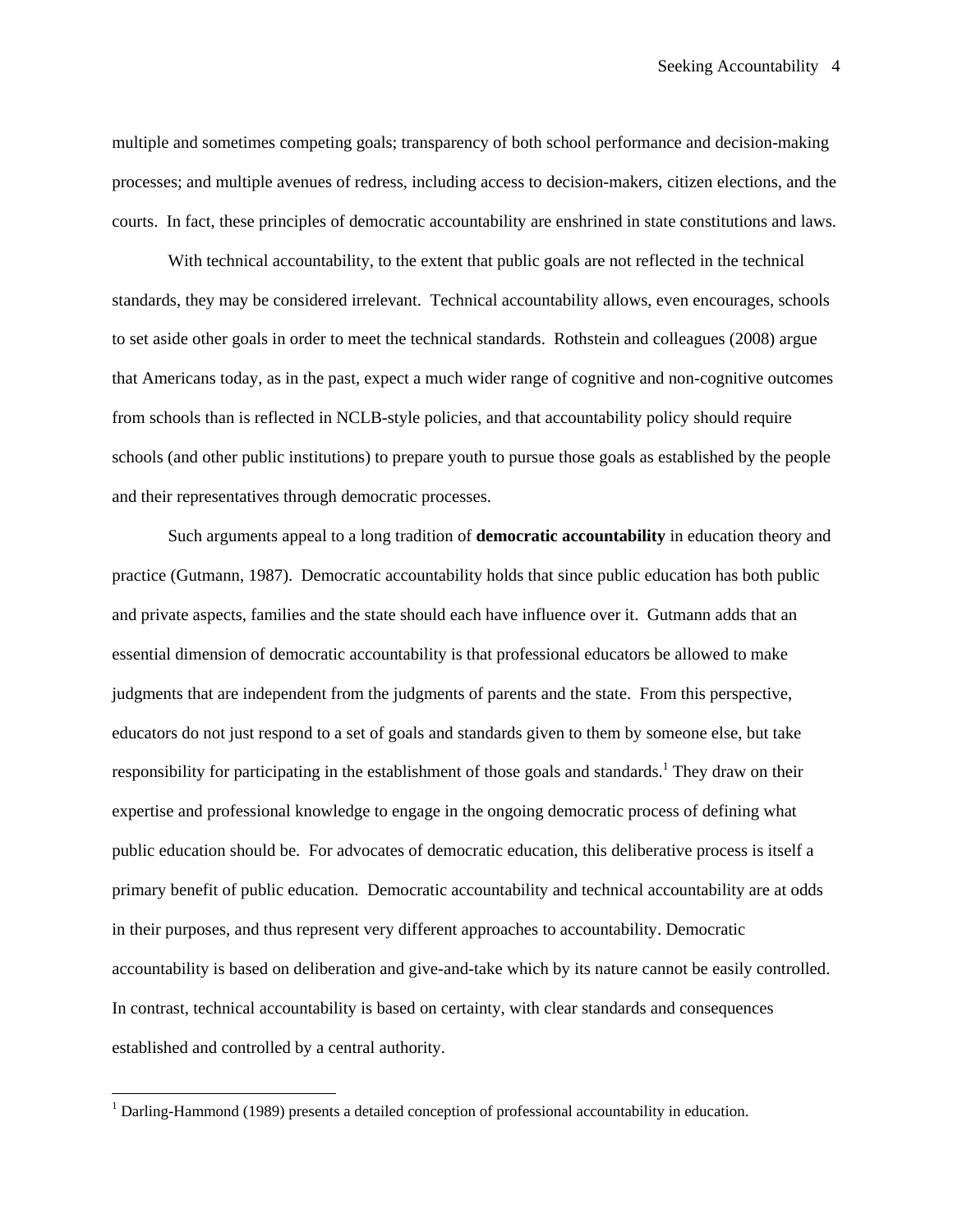The growing dominance of technical accountability has diminished traditional avenues for citizens, families, and educators to influence American public schools through institutional arrangements established during the Progressive Era (Murphy, 2000; Tyack, 1974). Progressive reformers intended citizen control to be exercised through the election of local school boards. The boards would serve as legislative bodies, raising and allocating revenues, setting policy, passing regulations, appointing the chief administrative officer, and responding to constituent concerns. The appointed superintendent and central office staff, experts in education administration, would be responsible for implementing board policy. Meanwhile, professional accountability was based on the training and norms of school administrators and teachers. Education professionals were largely responsible for decisions over how schools and classrooms are structured and run, the choice of curriculum, and the selection of teachers and other personnel **(**Corcoran & Goertz, 2005).

A number of scholars have noted an inherent contradiction between state and federal standardsbased accountability policies and these traditional institutions of local democratic control (Moynihan, et al., 2011; Murphy, 2000; Snauwaert, 1993). In view of this tension, Moynihan and his colleagues propose that policy makers redesign performance regimes so they are more consistent with the institutions of democratic governance. In contrast, initiatives such as Michigan's PA 4 take the opposite approach to resolving this tension—they simply eliminate local democratic and professional control.

We do not assess PA 4 against a benchmark of democratic accountability, since a conclusion that it performed poorly by this measure would be expected; PA 4 is explicitly designed to weaken democratic accountability. The more interesting question is whether it enhances technical accountability. If so, the relevant policy question is whether the law represents an acceptable trade-off between enhancing technical accountability at the expense of democratic accountability.

Although it has received very little attention, financial accountability could assume growing prominence in the accountability movement for several reasons. First, over the last half century control of school funding in most states has progressively shifted from local districts to state governments. The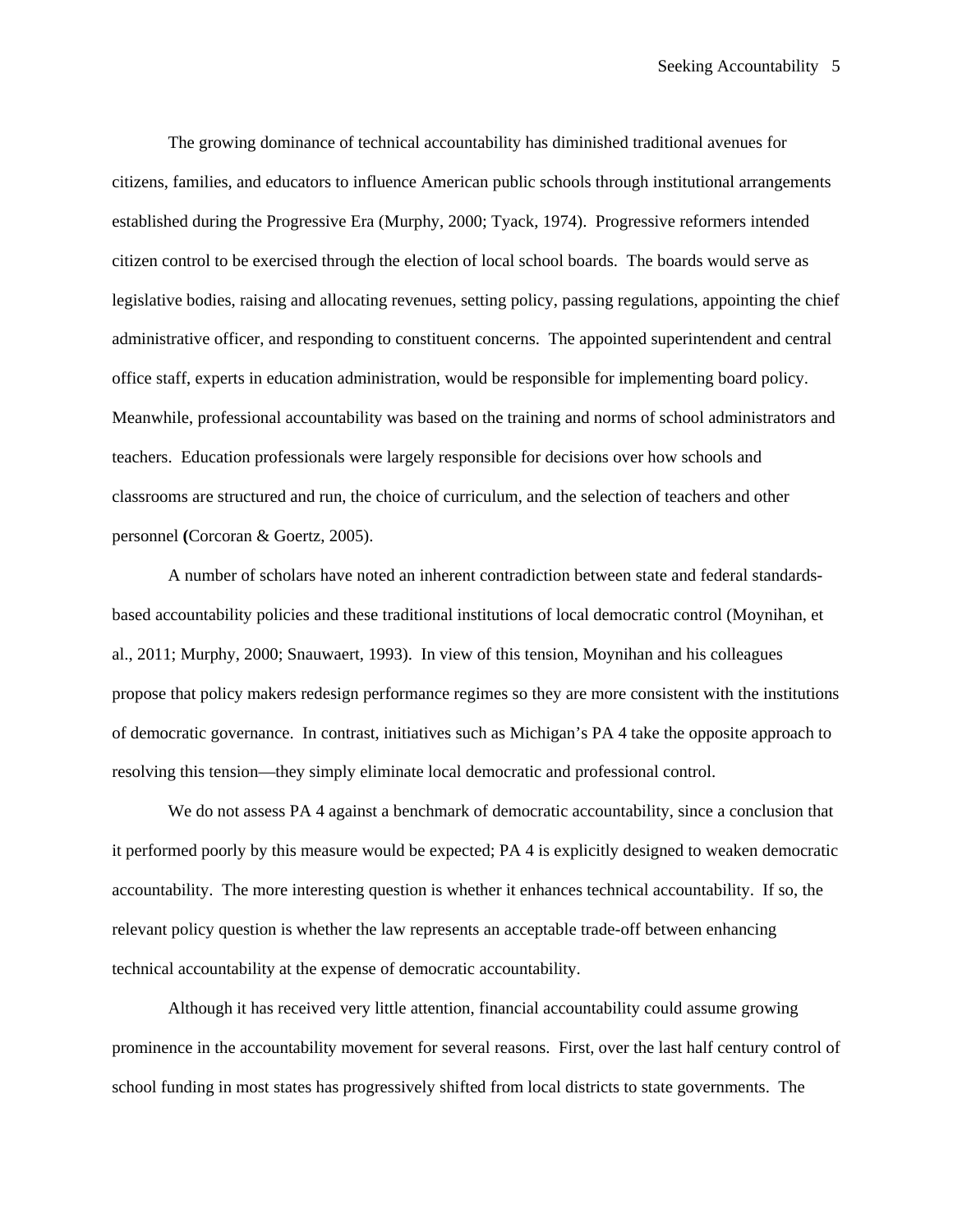long-term decline in state tax effort (share of income devoted to state taxes) in the U.S. will constrain future growth of state education revenues compared to the past. Second, in highly politicized struggles over the performance and control of public schools, financial accountability represents an appealing ground for ending prevailing local governance arrangements. To be viewed as legitimate, it is necessary to define the heart of the educational problem as administrative incompetence and the failure of local democratic governance structures. The legitimacy of state takeovers on academic grounds is typically undermined by the charge that test-based accountability penalizes schools for failing to overcome disadvantages related to students' poverty over which schools have little control. In contrast, administrators and elected representatives in any local community, rich or poor, can be expected to handle public funds honestly and competently. If, however, local officials lack the basic administrative competence to balance their budgets (like everyone else), it is hardly surprising that they also lack the capability to educate their students.

The legitimacy of politicians to act authoritatively on educational issues is typically checked by that of educators whose legitimacy is derived from professional training and experience. By defining the problem in terms of financial accountability, however, politicians, the business community, and other external parties can readily undermine the education establishment's legitimacy over academic affairs and, as in the case of Michigan's PA 4, enact sweeping changes in the control and operation of local schools.

#### Methods and Data Sources

Our case study is based on publicly available information. We closely analyzed PA 4 and the law it replaced, the Local Government Fiscal Responsibility Act (PA 72; 1990). Our analysis of the law's political origins and early implementation relies on a review of government documents, news releases, and newspaper articles. Government documents include the legislative history of PA 4 and other state laws. Other documents include reports and orders issued by school districts and emergency managers, lawsuits, and state administrative data on district finances.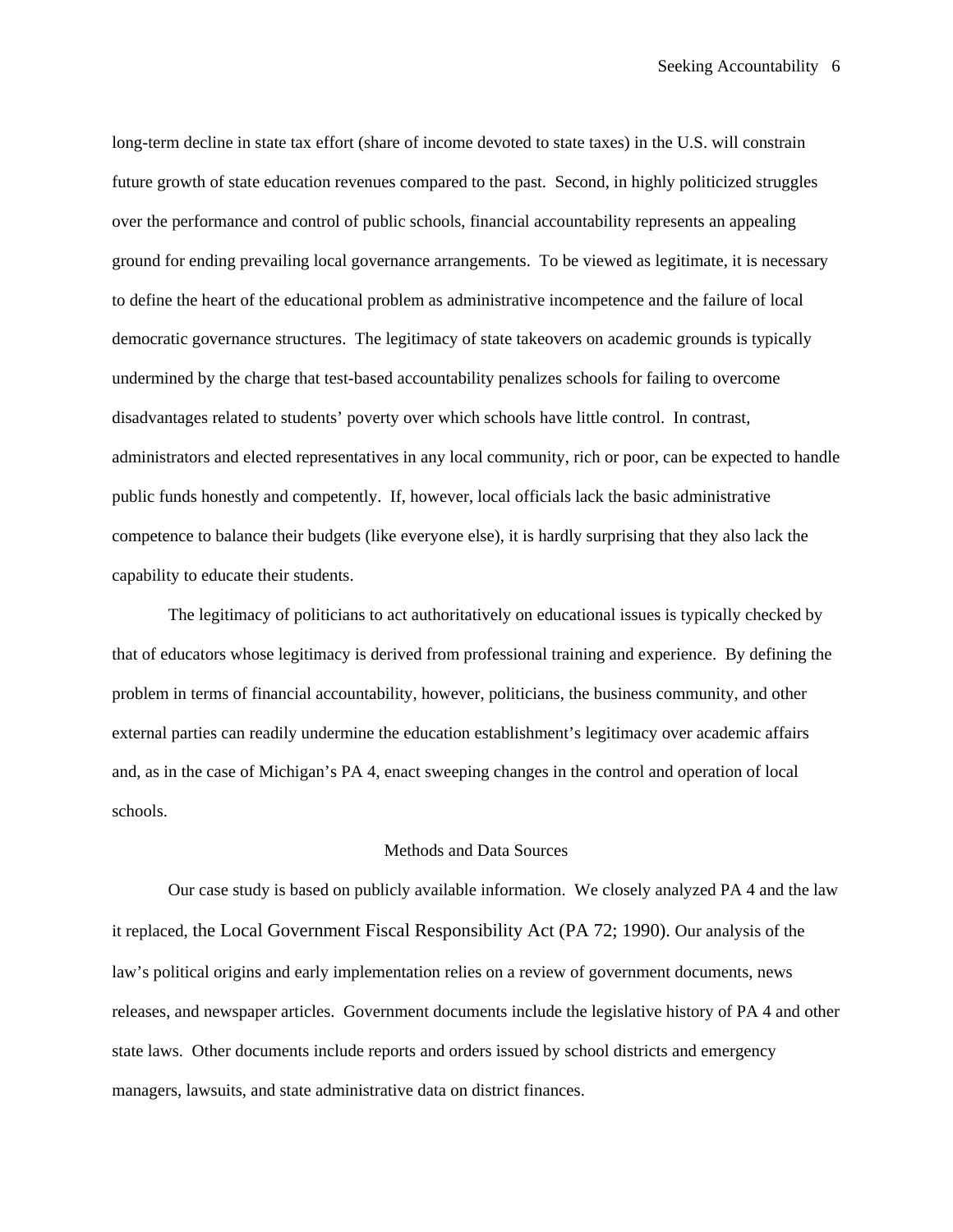Changing the Rules for State Intervention in Troubled Districts

When PA 4, Michigan's Local Government and School District Fiscal Accountability Act  $(2011)$ ,<sup>2</sup> was signed into law, it replaced PA 72, the Local Government Fiscal Responsibility Act (1990). The change in titles of these laws is noteworthy. First, although PA 72 applied to school districts as well as other local governments, by 2011 lawmakers' growing concerns about school district finances warranted giving them more prominent billing.<sup>3</sup> Second, whereas the goal of the former law was fiscal "responsibility," by 2011 the objective was framed as "accountability." This change reflects the growing national salience of accountability as a framing idea for government reform and aptly symbolizes a meaningful shift in the principles that guide the policy. Although many features of PA 4 are similar to those of PA 72, the new law differs dramatically in extending increased authority and power to EMs. In this section, we briefly summarize PA 4's key features.

PA 4 specifies a multi-stage process for an EM's appointment. It begins with (a) identifying financial problems that trigger state intervention, then proceeds to (b) a preliminary financial review by the state superintendent with a determination of a serious financial problem, (c) appointment by the governor of a review team which reports its findings to the governor and state superintendent, (d) determination of financial emergency, and (e) appointment of an EM to take over functions of the local school board and superintendent.<sup>4</sup>

#### *Increased EM Authority*

PA 72 granted the state-appointed emergency financial manager (EFM) responsibility only for school district finances. EFMs were obliged to consult with the local school board regarding their planned financial reforms, but did not need the board's approval for their actions. The local board retained authority for all other operations of the district, including academics. In contrast, PA 4 shifts

<sup>&</sup>lt;sup>2</sup> The legislation was a package of bills, adopted as 2011 Public Acts 4, 5, 6, 7, 8 and 9. For convenience, we use the main bill, PA 4, to refer to all.

 $3$  Although PA 4, like PA 72, addresses general purpose local governments, special authorities and publicly owned utilities, in this paper we focus only on the provisions that apply to school districts.

<sup>&</sup>lt;sup>4</sup> The laws provide other options, including consent agreements; we consider only emergency managers.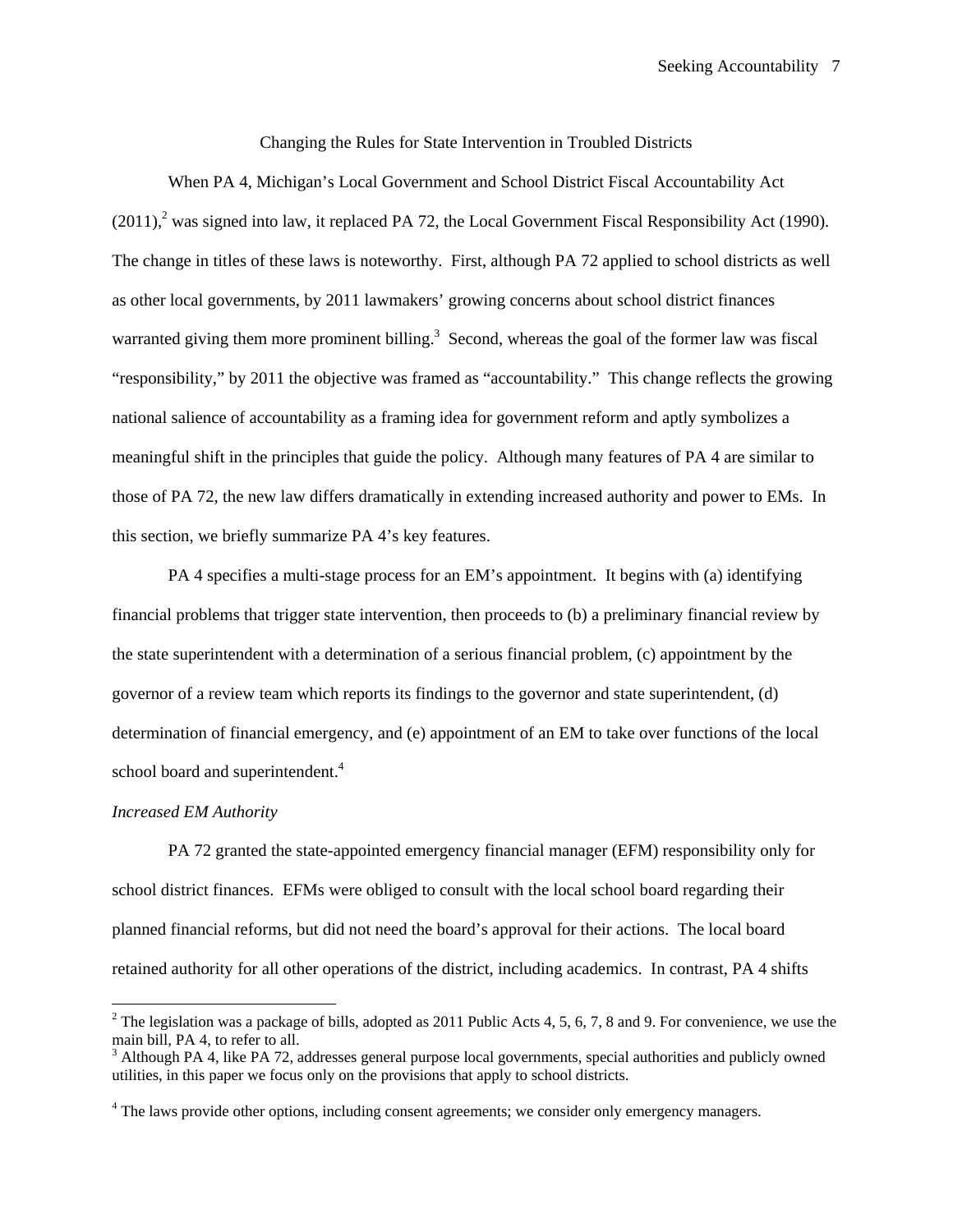authority for *all* district operations to the EM. While the EM's financial powers are specified in detail, the academic powers are not. This broad authority implicitly covers, among other things, decisions regarding curriculum and academic programs, teacher hiring and assignments, professional development, teacher evaluation, student assessment, and the opening and closing of school buildings.

Not only are the local board and superintendent stripped of all power, their compensation is immediately suspended. Whether any compensation is restored is left to the EM's discretion. PA 4 also grants powers that are not available to local boards. The EM may unilaterally modify or terminate existing contracts including union contracts. Collective bargaining rights are suspended for five years. The EM is empowered to modify employees' salaries and benefits, work rules, job responsibilities, due process rights, and seniority rights. An EM also has the authority to fire any or all employees, hire replacements, or outsource provision of any district service to private contractors.

The EM may issue orders necessary to implement his or her financial and operating plans and those orders are binding on local elected and appointed officials, employees, agents, and contractors. If any of these parties fail to implement an order, the EM may deny that person access to facilities, electronic mail, and internal information systems. The EM may issue subpoenas to obtain answers to questions, and to obtain documents and records. The EM may also initiate court proceedings to enforce compliance with his or her orders.

While PA 4 empowers the EM to modify or terminate existing contracts with district employees and external vendors, it obliges him or her nevertheless to honor payments on the district's outstanding bonds, notes or other securities. An EM can order tax millage elections. Additionally, PA 4 empowers EMs to transfer or sell assets, including closing schools and selling school buildings. Finally, the EM can "take any other action or exercise any power or authority of any officer, employee, department, board, commission, or other similar entity of the local government, whether elected or appointed, relating to the operation of the local government" (Section 19(1)(ee)). In short, an EM appointed under PA 4 immediately becomes the unequivocal ruler of a school district.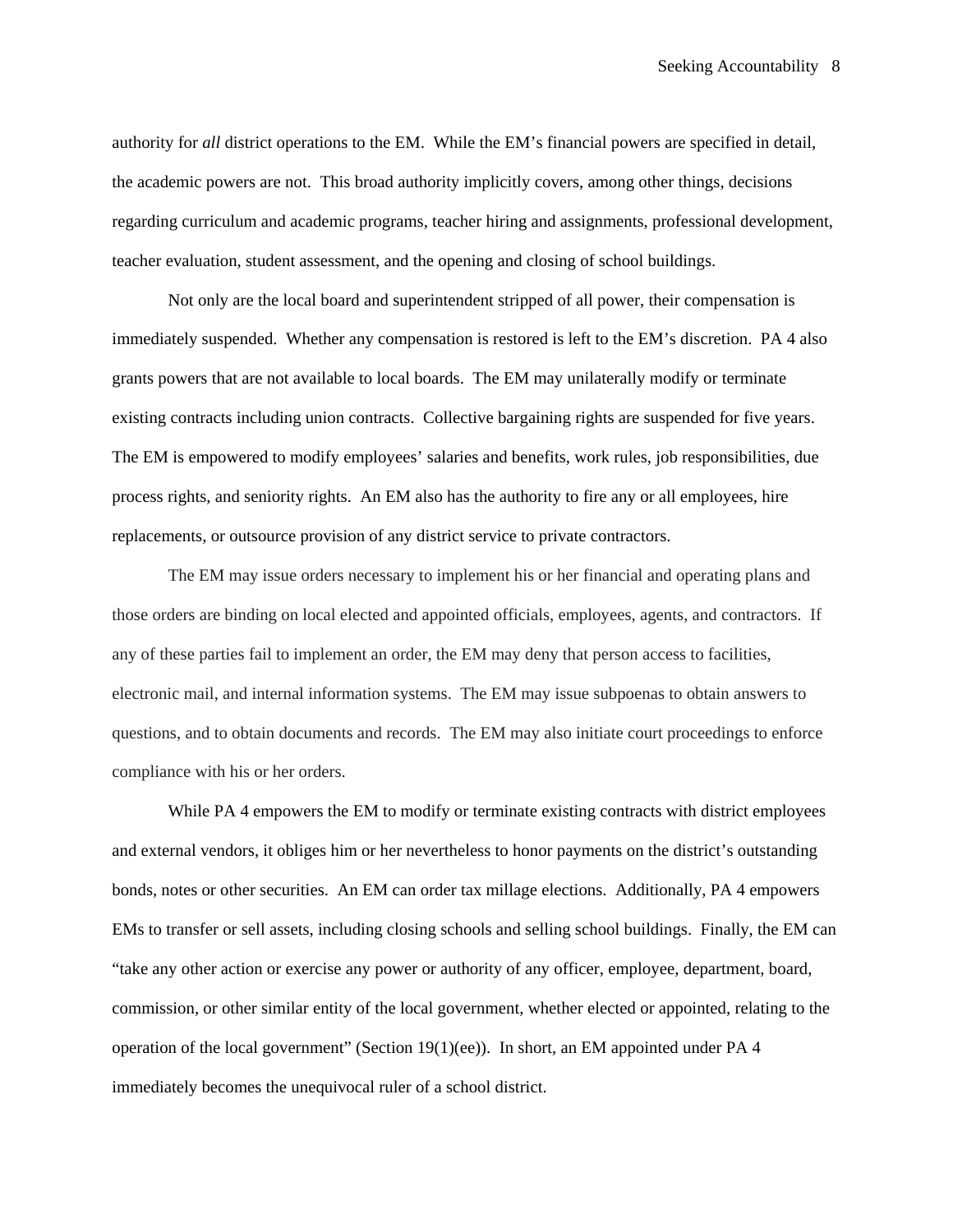#### *Triggers for State Intervention*

PA 4 greatly expands the events that can trigger state takeover, yet the criteria for determining whether or not intervention is necessary are left to the discretion of state officials. All of the triggers are financial. None refer to academic issues, despite the grant of academic authority. The state may, but is not required to, conduct a preliminary review of district finances if any of 18 conditions occurs, including defaults in payments or other financial obligations, budget deficits, violations of financial regulations or reporting requirements, or poor debt-ratings. PA 4 also adds the general and open-ended trigger "other facts or circumstances that . . . in the state financial authority's sole discretion . . . are indicative of school district financial stress" (Section  $12(1)(r)$ ). If the state superintendent finds "probable financial stress," the governor is required to appoint a financial review team which reports on the existence or likely occurrence of any of 12 conditions. Based on the findings of the review team, the governor then determines whether there is a "financial emergency" and, subject to due process, appoints an EM (Section 15). The specified conditions in the review team's report are all indicative of situations where district expenditure obligations exceed revenues (e.g., budget deficits, delayed payment of wages, salaries, benefits or loans, failure to implement a deficit elimination plan).

# *EM Qualifications and Required Actions*

The only required qualifications for an EM are financial. The EM must have at least five years' experience and demonstrable expertise in business, financial, or state budgetary matters" (Section 16(5)). No training or professional experience in education, either financial or academic, are required. Within 45 days of appointment, an EM must develop financial and academic plans for the district. The plans must include full payment of scheduled debt service and all other uncontested legal obligations. PA 4 specifies no conditions for the academic plan other than the financial constraint that the district can conduct operations with available revenues. It expands an EM's required reporting, mandating quarterly, rather than semi-annual, reports to the governor and state superintendent.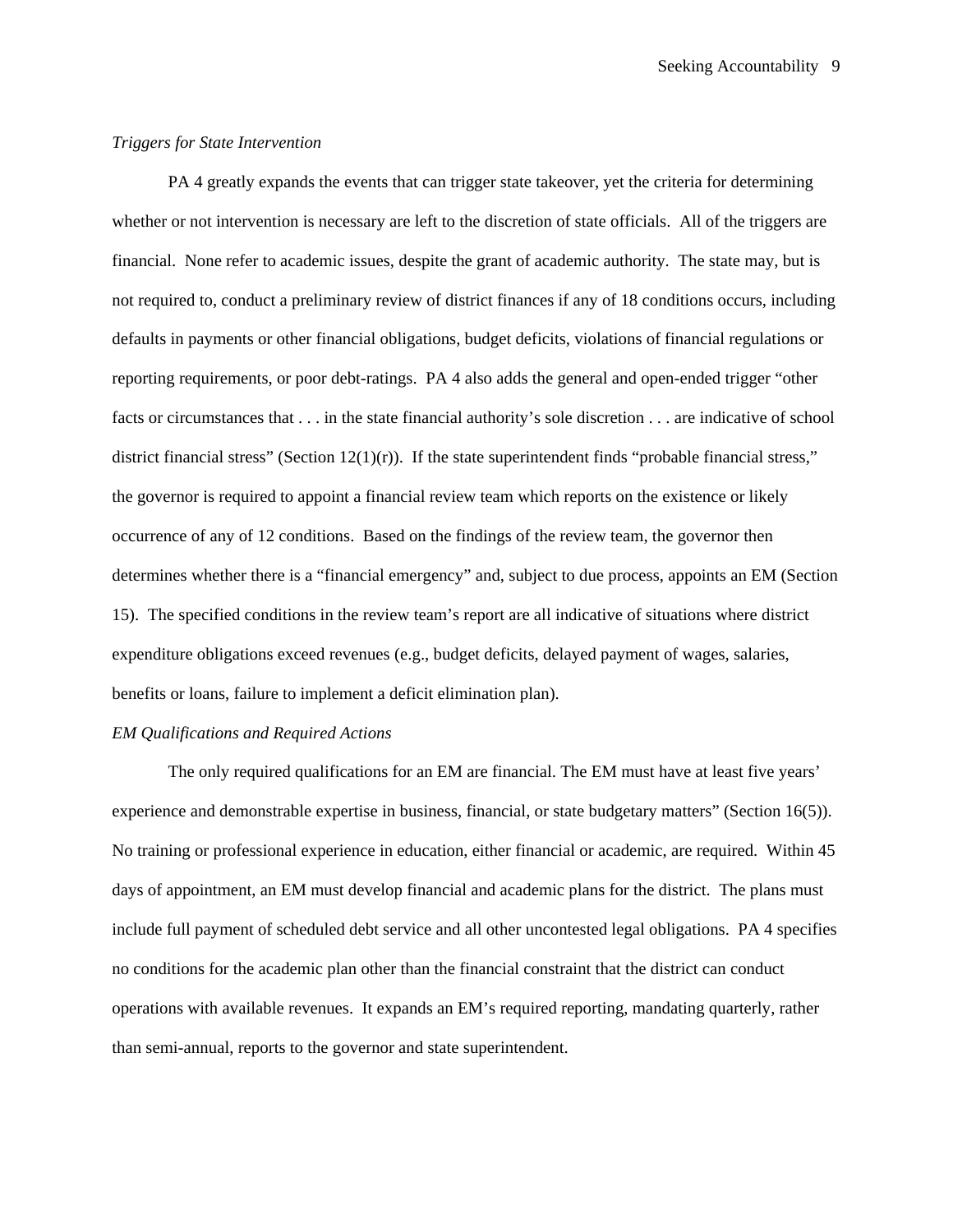A school district remains in receivership until the EM declares the financial emergency to be remedied and the state treasurer and state superintendent of public instruction concur. Before leaving, the EM must draw up a two-year district budget, including all contractual and employment agreements, which will go into effect at the end of the receivership. The local district is prohibited from amending that budget without the approval of the state treasurer, or from revising any order or ordinance implemented by the EM for a period of one year.

#### Is Michigan's EM Accountability Accountable?

The term "accountability" is invoked in the title and throughout the text of PA 4, and the term has been widely used by public officials and the media to characterize the law's purpose and consequences. Remarkably, however, there has been no serious consideration of whether and in what respects PA 4 actually increases school district accountability. In this section, we evaluate PA 4 as an instrument of technical accountability for both the academic and financial performance of school districts.

Technical accountability entails three essential dimensions: standards, information, and consequences. Without question, PA 4 is exceptionally weak as an instrument of academic accountability; indeed it diminishes academic accountability. One of the most striking features of PA 4 is that it assigns complete academic power to EMs, yet the law contains no accountability components pertaining to school district academic performance. The law neither identifies standards for academic performance nor assigns any role for academic considerations in the decisions regarding the appointment or termination of an EM. Indeed, the law conveys disinterest in academic outcomes. While the EM is required to make quarterly reports of finances, there are no reporting requirements for academic results. If academic outcomes deteriorate in a district under EM control, the law contains no consequences for the EM or avenues for redress by the affected students, families and educators.

But for anyone who cares about teaching and learning, the problems with PA 4 run much deeper than its failure to explicitly address academic performance. For it is quite possible that academic outcomes will deteriorate under emergency management. First, the law's timeframe for developing a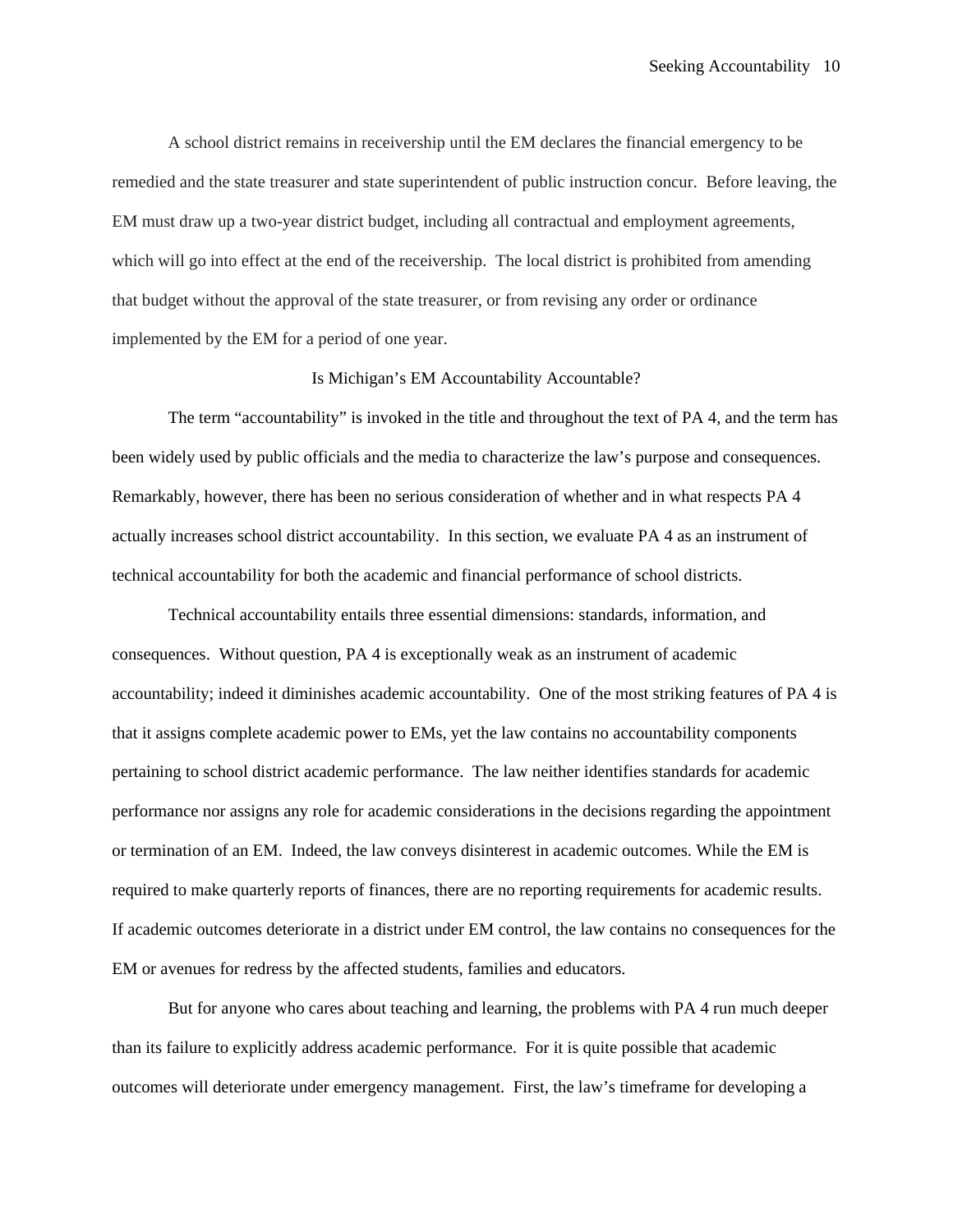comprehensive academic plan, 45 days, is unrealistically short given that EMs need not have prior experience working in schools.<sup>5</sup> Second, because the law specifies no academic standards or consequences, it creates powerful incentives for financial strategies to dominate academic considerations. District administrators always face difficult trade-offs between instructional programs and financial constraints (e.g., class size, early childhood education programs). PA 4 induces EMs to ignore or downplay the adverse consequences of budget cuts to instructional programs in their decision-making. In the haste to balance a budget, an EM could readily upend effective academic programs or make educationally dubious decisions.

Third, PA 4 blocks key elements of Michigan's statewide academic accountability policies from being applied in districts under emergency management.<sup>6</sup> State performance standards still apply to EM districts but all authority to reward and sanction schools has been given to the EM. This is especially evident for the state's lowest performing schools. The Education Achievement Authority (EAA), established in 2011, is Michigan's strategy for taking over and turning around academically "failing" schools. It represents the state's ultimate sanction and consequence for holding schools academically accountable. But it does not apply to EM-run school districts. While the state decides which schools to transfer to the EAA, in EM districts the EM decides. Thus, another power of the EM is the ability to choose whether and to what extent to use state turnaround mechanisms.

If PA 4 is deeply flawed as an instrument of academic accountability, one might hope nonetheless that it works well as an instrument of technical accountability for district finances. Yet, even in the case of finance it rates poorly on conventional dimensions of technical accountability.

All public school districts are subject to very detailed financial accounting and reporting standards. Their books must be audited annually by an independent certified public accountant against these standards. The audit results and a comprehensive set of data must, in turn, be reported annually to

 $<sup>5</sup>$  None of Michigan's first three school district EMs has had any prior work experience in schools.</sup>

 $6$  It is 2011 Public Act 8 that applies here, but for simplicity, as noted above in footnote 2, we use PA 4 to designate the entire package of legislation.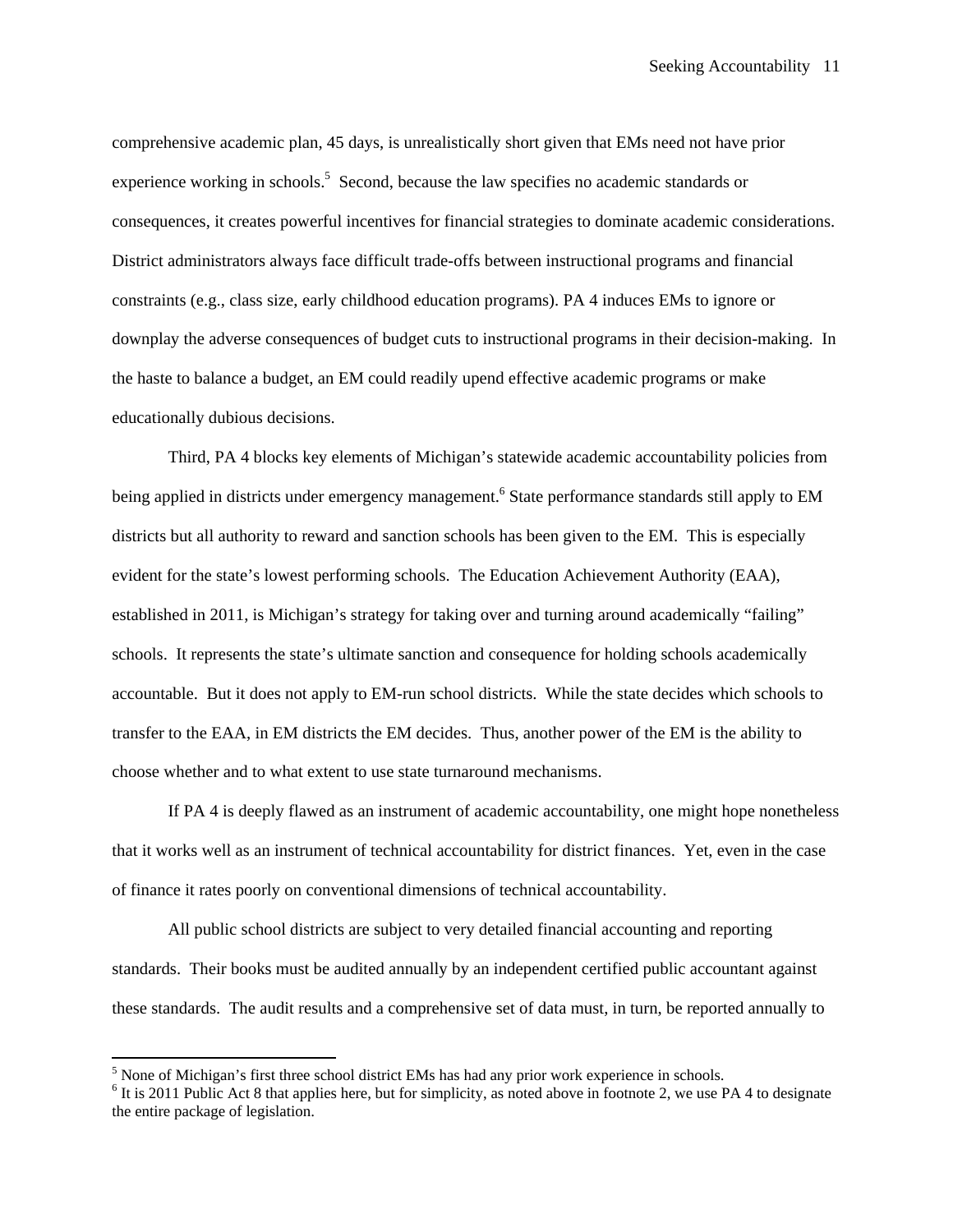the state. If districts do not report this information as required, the state may withhold state aid payments. PA 4 introduces a range of additional standards that may signal financial emergencies. Yet, as noted, the law includes no guidelines for the implementation of these standards but does include broad general qualifying clauses. Consequently, the standards for declaration of a financial emergency and appointment of an EM allow for wide discretion and uncertainty.

The provision of information is an essential dimension of technical accountability, and on this count PA 4 contains elements that both increase and decrease financial accountability. On the one hand, the law requires that more financial information be made public than did PA 72, including a quarterly report on the district's financial condition, contracts, loans, personnel positions, the EM's contract and compensation, and the financial and operating plan. On the other hand, many aspects of an EM's appointment and actions on the job are not transparent; indeed they are less transparent to the general public than the operations of districts not under emergency management because PA 4 in effect limits the amount of information available through other means. The Open Meetings Act (1976) is the primary vehicle ensuring transparency and public access to information in the decision-making process of public bodies. PA 4 review teams conduct their meetings in private. The state Court of Appeals has ruled that review team meetings are not subject to the Open Meetings Act (Davis v. Detroit Financial Review Team, 2012). As a result, there is no public access to information on the deliberations of financial review teams or the district financial information they compile.

The availability of information is a particular concern where a governing board is replaced by a governing individual–the EM–whose decision-making process is closed to public scrutiny and not subject to the Open Meetings Act. The same is true of the decisions themselves except to the extent the EM discloses them. An EM, for example, could contract with a private management company to run district operations without soliciting public comment or publicly revealing in any detail why a particular contractor was selected. Again, PA 4 limits the information that is available to the public.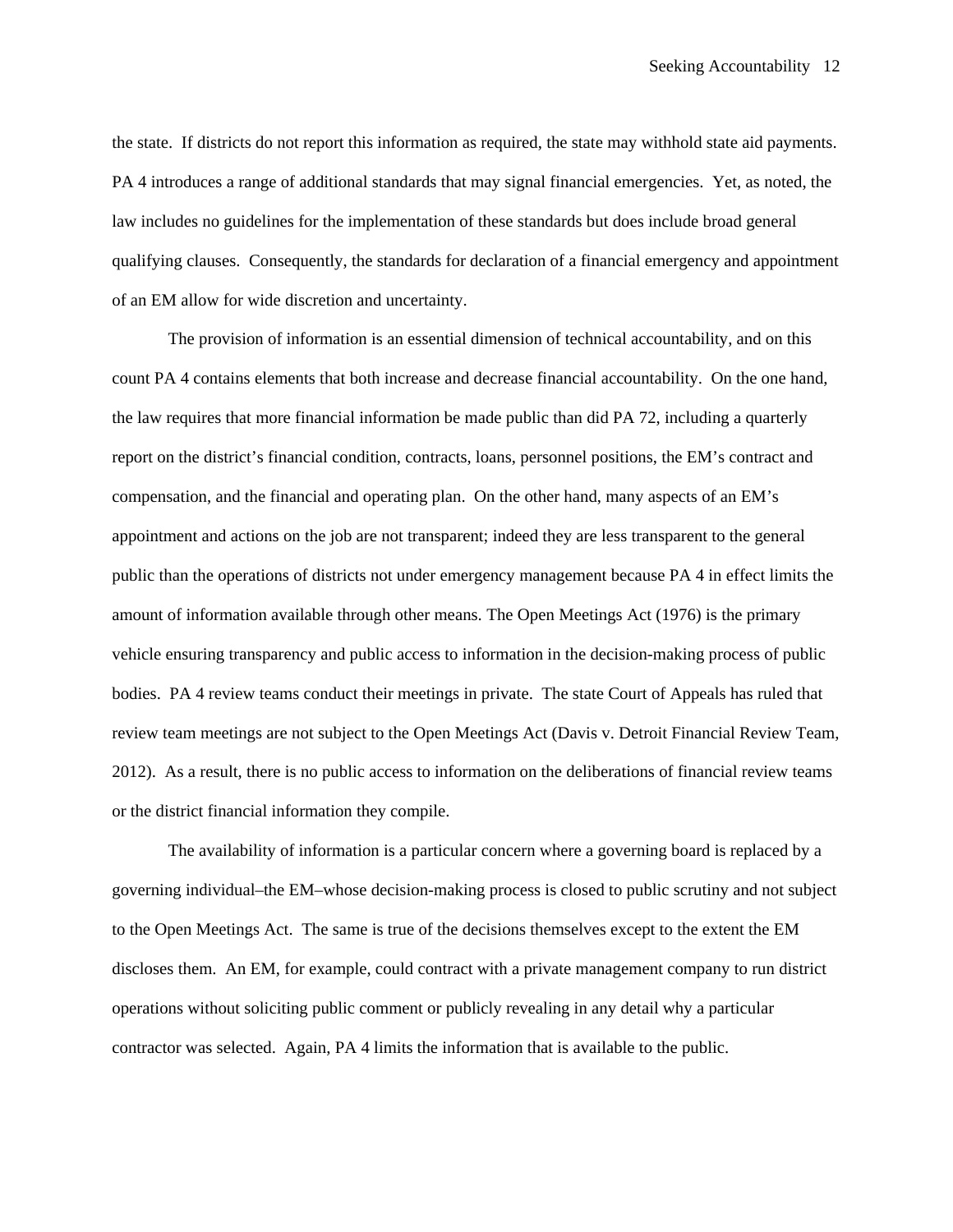PA 4 also has mixed effects with respect to consequences (sanctions and rewards) in the case of finances. On the one hand, the law powerfully increases districts' incentive to limit spending to avoid state takeover. Although not explicitly noted in PA 4, this objective has been highlighted by state officials since the law's passage.<sup>7</sup> It stands to reason that local school boards and educators will be responsive to this threat, although it is too early to assess this prediction. Insofar as it works to reign in school district spending, this is surely the law's most notable accomplishment. On the other hand, once a district falls into financial trouble, PA 4 is a blunt instrument for financial accountability. First, the lack of enforceable standards and the broad discretion of state officials preclude clear consequences. The only potential consequence for the EM is discretionary—removal from office by the governor or impeachment by the Legislature. Other consequences might be imposed by the governor or the state treasurer, who approves the EM's contract, but none are imposed by law.

Meanwhile, students, citizens, educators, or other parties who are unhappy with an EM's actions have very limited opportunities for redress. Because the EM acts unilaterally, there are no public meetings where citizens can express their opinions. The EM is not subject to voter approval or disapproval at the ballot box. And PA 4 explicitly limits the liability of the EM and the people he or she hires. Further, it requires the school district to pay the costs for the state attorney general to defend against claims that challenge PA 4 or an EM. Not only, then, does PA 4 fail to establish consequences that are essential to technical accountability; it also limits other, more traditional, avenues of redress.

In sum, on most dimensions of technical accountability pertaining to both academic and financial performance, PA 4 is strikingly underdeveloped while at the same time eliminating traditional forms of democratic accountability. PA 4's broad discretion with minimal standards or consequences clearly invites something that the accountability movement is purported to avoid—the influence of politics on school operations. PA 4 merely shifts these political influences from the local to the state level, while

 $^7$  According to the State Treasurer, Andy Dillon (2011), the goal of the legislation is "to give local executives and their partners the tools and incentives they need to avoid financial emergencies and maintain local control."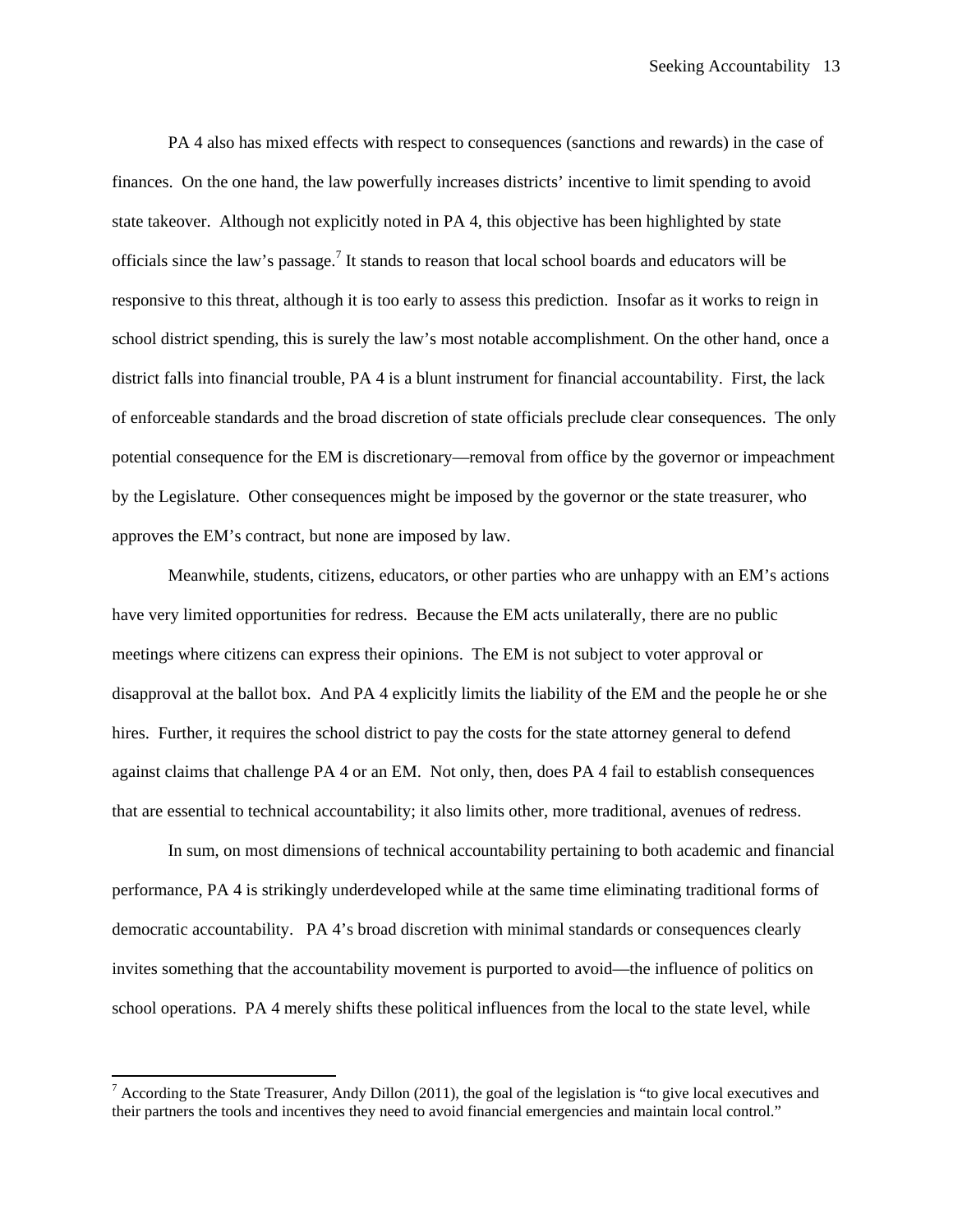nullifying traditional democratic and professional accountability. And despite its financial origins, it has broad yet entirely unconsidered implications for academic performance.

PA 4 is not so much about accountability as it is about shifting power over schools. For financially troubled school districts, it continues the long term centralization of control over schools from the local to state level. It not only eliminates local democratic and professional accountability, it also renders state control less democratic. The Michigan constitution assigns the state board of education (elected statewide) the authority to oversee public education. Under PA 72 the state board played a role in determining when financial emergencies occur, in appointing and monitoring the EM, and in deciding when the financial emergency has ended. PA 4, however, eliminates the state board from the process, while shifting considerably more authority and discretion to the governor and his or her appointed state treasurer. It not only moves power further from citizens and local communities, but also shifts the responsibility from elected state education officials to the governor for whom education is but one of many responsibilities.

#### The Political and Policy Context of PA 4's Origins

An examination of PA 4 naturally raises the question: Why did Michigan policymakers pass such a dramatic and underdeveloped law? Despite strong opposition and highly contentious legislative hearings, the law was passed and became effective in March 2011, just five weeks after it was introduced. It was one of the first issues tackled by a newly elected governor and legislature. In the November 2010 general election, control of the Michigan House of Representatives and the governor's office shifted from the Democratic to the Republican Party. Republicans also maintained control of the Michigan Senate. What motivated the newly elected governor and Legislature to so quickly embark on such a contentious path? What was the problem they thought they were solving?

By 2009 a growing number of municipalities and school districts across Michigan were in financial deficit. Many legislators and state officials, in both parties, did not believe that local officials were taking necessary steps to avoid financial crisis. With declining revenues and no expectation of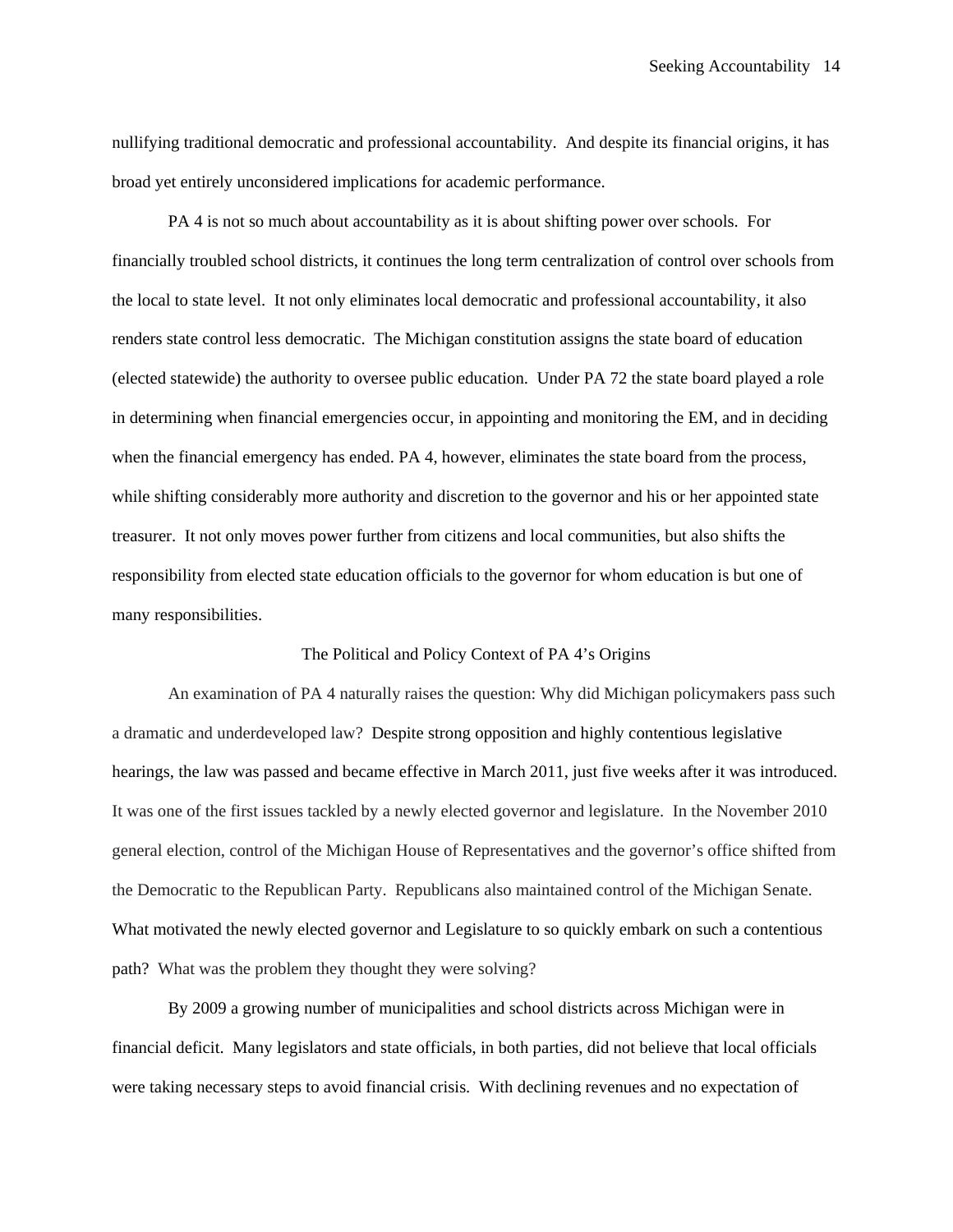improvement (Governmental Work Group, 2010), many felt that state action was imperative. Yet, despite extensive attention to the problem in 2010, the Legislature was unable to agree on appropriate measures.

The design of state policies to address local government deficits depends on the underlying causes of the problem. The genesis of local district financial problems could lie primarily in forces largely beyond the control of local officials (e.g., state school finance policies, urban poverty, and population decline). Alternatively, the heart of the problem could reside in misguided or ineffective actions of local officials themselves, perhaps in response to broader forces. Of course, some combination of these two explanations could be at play.

Between the two interpretations, PA 4 would seem to be a more appropriate solution if local officials are largely responsible for their jurisdictions' financial problems. Insofar as state policy makers embraced this view at the time of PA 4's passage, it was surely influenced by their perceptions of the intractable resistance Robert Bobb, the EFM for Detroit Public Schools (DPS), encountered from the board and unions while attempting to reform the district under the limited powers of PA 72. *Michigan School Finance and School Choice Policies* 

State education policies have strongly shaped the circumstances of financially troubled school districts in Michigan. Like many other states in recent decades, control of school funding in Michigan has shifted from local districts to the state. Under Michigan's highly centralized system of school finance, local districts receive nearly all their discretionary operating revenue from the state in the form of per-pupil foundation grants. Districts have essentially no authority to raise additional revenue from local tax sources. Local districts' discretionary revenue is determined by their per-pupil foundation grant (set each year in state budget appropriations) and district enrollment.<sup>8</sup>

This system does a very poor job of matching revenues to the cost of providing services. The failure to adequately reflect cost differences associated with concentrations of high-cost special-needs students, regional cost of living, and declining-enrollment is particularly damaging to urban districts

<sup>&</sup>lt;sup>8</sup> Districts also receive state and federal categorical grants. Michigan, meanwhile, is one of a few states in which school capital facilities are funded entirely by local property taxes (Arsen & Davis, 2006; Mason & Arsen, 2010).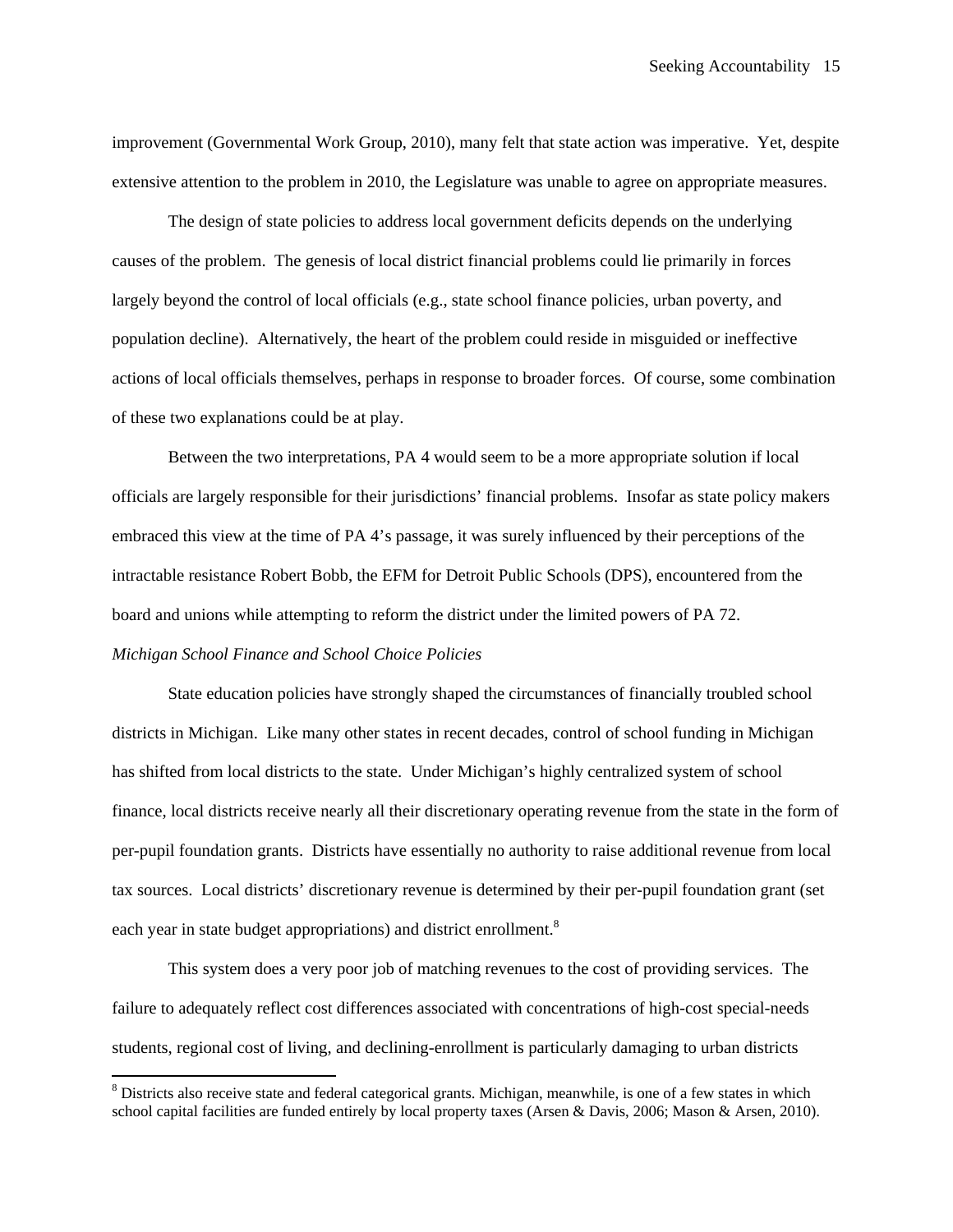(Arsen & Plank, 2003; Citizens Research Council, 2011). Funding for Michigan schools has been very tight for a decade. Statewide, real state plus local general fund revenue per pupil fell by 20% between 2002 and 2011 (Michigan Department of Education, 2003, 2012). The state's economic decline constrained sales, income and property tax revenues earmarked for the state's school aid fund. Revenues were also constrained by a number of state tax cuts.

District enrollment growth (or decline), then, profoundly shapes the trajectory of local districts' revenues since all funding follows students. But this feature poses dreadful budgetary choices in declining-enrollment districts, since their revenues decline faster than their costs. This is because some costs are fixed in the short run. Consequently, declining-enrollment districts must cut programs available for remaining students or else deplete accumulated savings, or both. In a setting where families have many school choice options, program cuts, teacher layoffs, and school closures can create negative perceptions that enhance the prospect that additional families will leave a district, creating a selfreinforcing cycle of decline (Arsen & Plank, 2003).

Between 2002 and 2010, enrollment in Michigan's 14 central city districts declined by 36%, translating into a staggering foundation revenue decline of 30% in nominal terms or 47% in real terms. In 2009, when DPS was declared in financial emergency, its enrollment was only 54% of its 1999 level. The district's \$127 million budget deficit was equivalent to roughly 10% of its annual revenues. Over a span of just four years before the emergency declaration, the district's total revenue declined by 31%. Even the most capable administrators would be exceptionally hard pressed to cut spending fast enough to match revenue declines of this magnitude without damaging educational services available for students.

District enrollment change is significantly influenced by the state's two school choice policies. Nearly a third of the public school students residing in Michigan's 14 central city districts attend either a charter school or a traditional public school in a another district. A December 2011 change in Michigan law that lifts the cap on charter schools could accelerate this trend. Arsen and Ni (2012) find that high levels of charter competition generate significant declines in the fund balances of school districts losing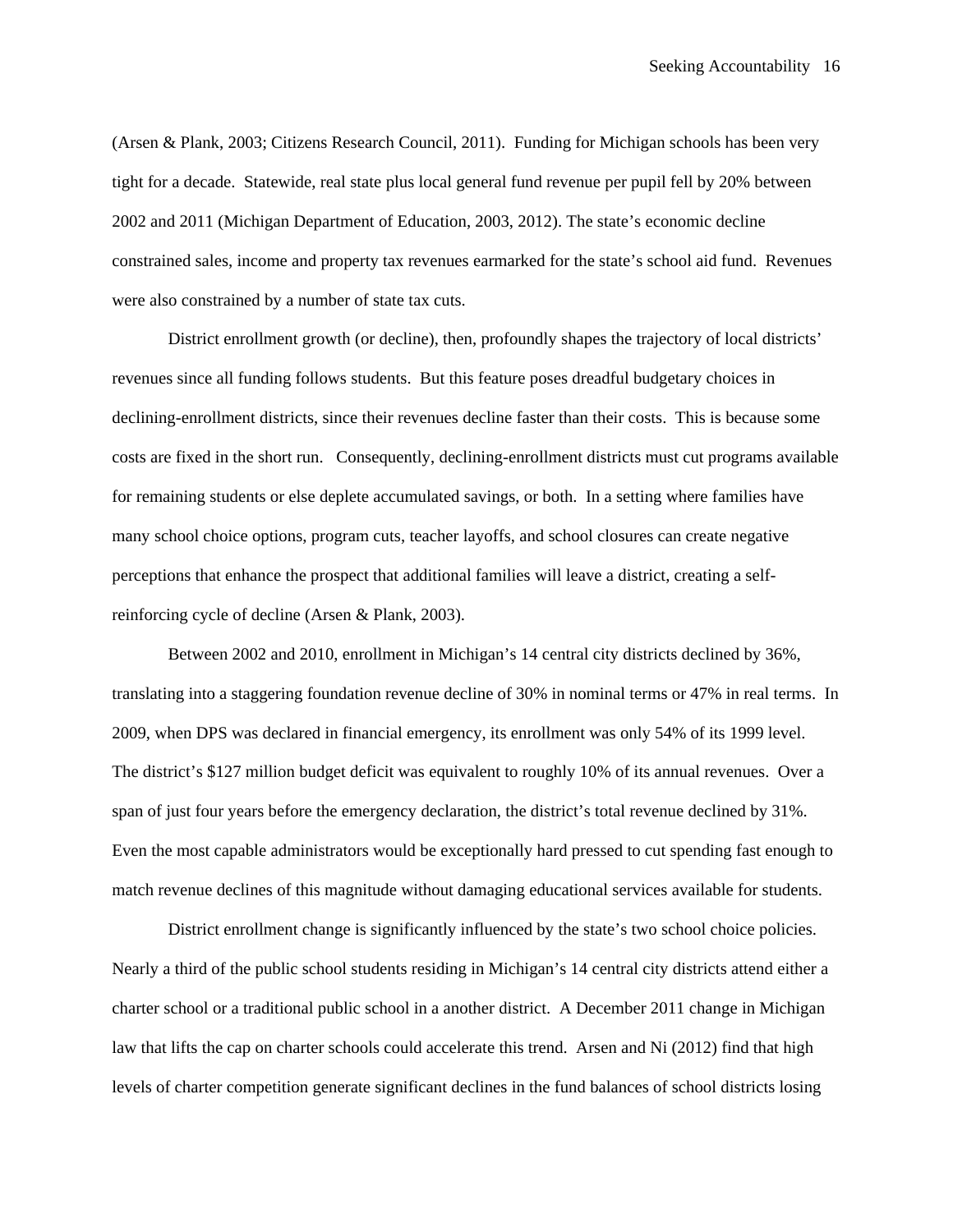students to charters, as district revenues decline faster than expenditures. Meanwhile, inter-district choice students transfer mostly from lower- to higher-socioeconomic status communities, which disproportionately reduces enrollment in low-income urban districts (Ni & Arsen, 2011).

Academic effectiveness and efficiency are the key outcomes over which successful district administrators are expected to exercise control, yet participation rates in both of Michigan's school choice policies are unrelated to those measures of school district performance (Ni & Arsen, 2011). Instead, participation rates in both programs increase with the share of a district's students who live in poverty. In short, Michigan's school choice policies are promoting sustained outflows of students and revenue from districts, particularly central cities, charged with educating the highest-need children.

Michigan's emergency manager law presumes that competent and conscientious school district administrators will be able to run academically effective schools and balance their budgets. The state's school finance and choice policies, however, render this a tenuous assumption for many struggling districts.

# *Mr. Bobb's Turbulent DPS Experience and the Legislature*

Democratic Governor Jennifer Granholm appointed Robert Bobb as Emergency Financial Manager (EFM) for DPS under PA 72 in March 2009. Bobb, a forceful African-American administrator from Washington, D. C. trained in the Broad Superintendent Academy, did not hesitate to lay blame for DPS's academic and financial problems squarely on the district's board, administrators and teachers. He was a daily presence in the overwhelmingly supportive Detroit media, alternately identifying malfeasance of DPS employees and announcing new administrative procedures and plans. His message was well received by U.S. Education Secretary Duncan and many state policy makers and residents of metropolitan Detroit.

Bobb's charge was to get control of DPS's finances, balance the budget, and pay off the debt. Under PA 72, the school board remained responsible for everything else, including academics. But from the start Bobb (with the governor's tacit approval) seized full authority for academics as well as all other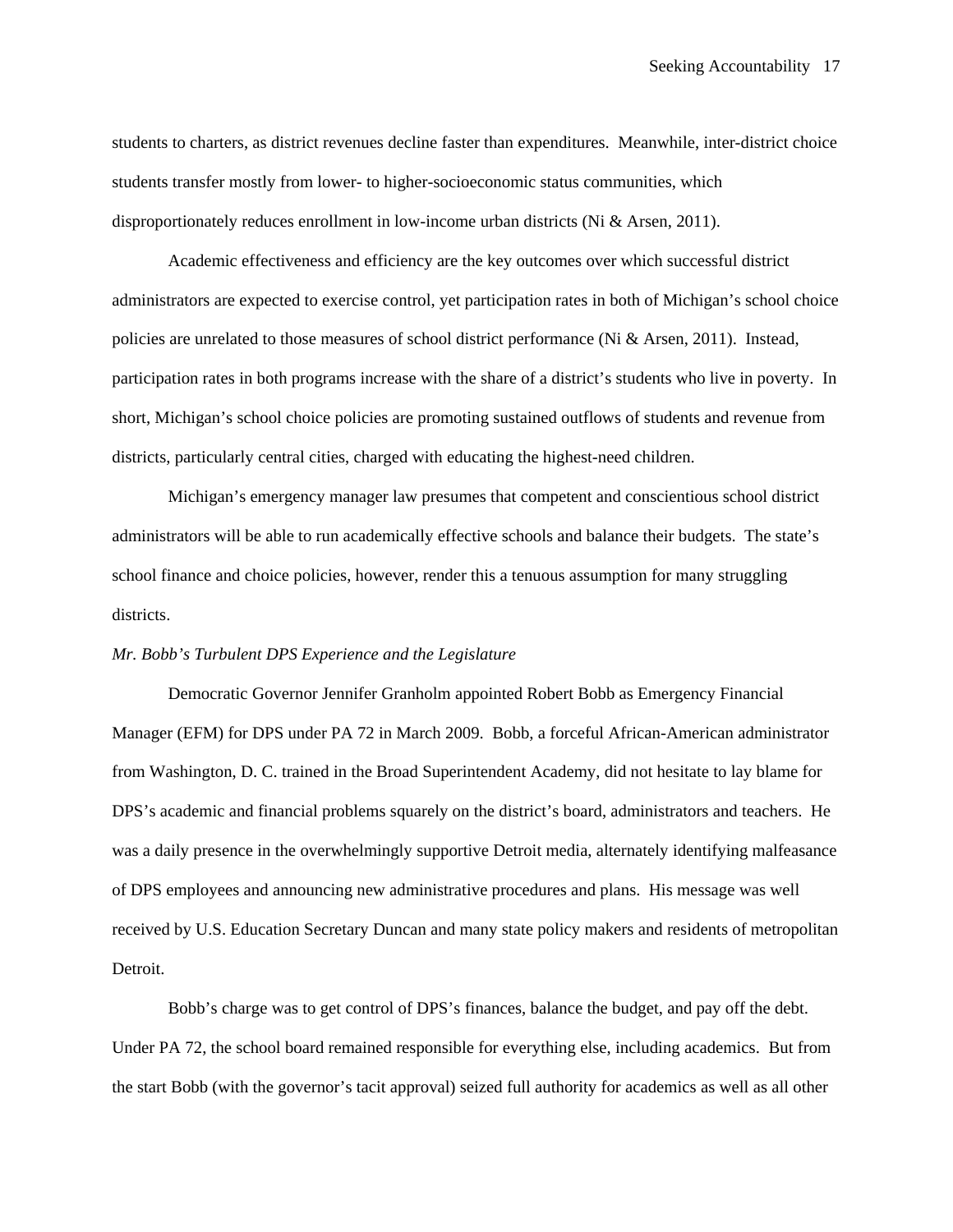district functions, arguing that the district's financial crisis was inextricably linked to its poor academic performance. Bobb refused to fund the board or to consult with them, as the law required, prompting a highly publicized political struggle that pitted him against the DPS board and employee unions and a variety of community activists. In August of 2009, the DPS board filed a lawsuit charging Bobb with overstepping his authority.

While the lawsuit was pending, Bobb took action to weaken employee unions, sharply reduce central office staff and contract out a wide range of administrative, support, and instructional services. He aggressively renegotiated union contracts, securing financial concessions and work rule changes. As school board members seethed, he rolled out a stream of academic and facilities plans, fired principals, and closed, or threatened to close, over 100 schools. Bobb also mounted sustained and highly publicized efforts to identify and prosecute instances of fraud in DPS operations (Dawsey, 2009; Riley, 2009). Without question, his audits and reports of past financial improprieties shaped the public's understanding of why the district was in financial trouble, while simultaneously undermining the board's legitimacy.

Nevertheless, Bobb was vulnerable to the board's legal challenge. He was plainly assuming powers not explicitly granted to him under PA 72. During 2009 and 2010, Bobb approached the Legislature several times asking for amendments to PA 72 to clearly grant him authority over academics and to carry out the administrative actions he was already taking. Many observers, inside and outside of Detroit, fully supported his requests. In December 2009, a *Detroit News* columnist captured the sentiment of the newspaper's editorial board and many others: "OK, we're outraged. But enough with outrage–and democracy. Bobb's financial autocracy is working: Expand it to academic dictatorship. The school board has proved itself excellent only at contention and making noise, power grabs and corruption. Eliminate it" (Berman, 2009, p. 4A).

Under pressure to take action, in January 2010 the House Education Committee, controlled at the time by Democrats, took up the question of amending PA 72 to provide for academic control. Governor Granholm was in favor of granting academic authority to EFMs, saying, "Robert Bobb is pursuing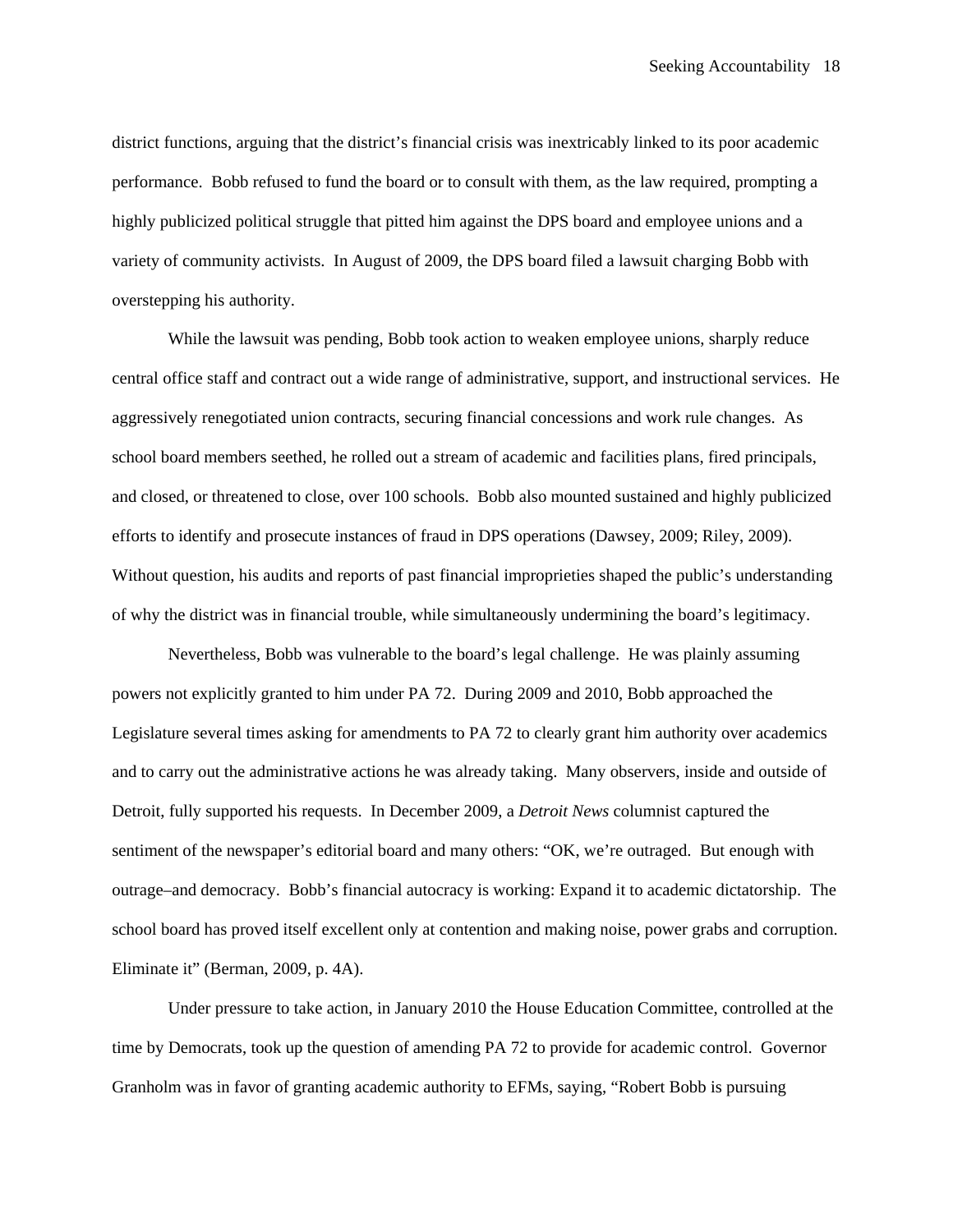dramatic reforms to repair the district's finances and academics, for the two are inextricably bound" (Granholm, 2010). Committee hearings were highly contentious and acrimonious, with "accusations of racism and outside influence" (Warikoo, 2010, p. 1A). At the first hearing, "more than 100 Detroiters flooded a Lansing hearing room . . . for impassioned testimony on what to do about the city's failing schools" (Bouffard, 2010, p. 1A). The vast majority of the crowd was from Detroit, some well-organized and coming in buses. Frustrated and angry, many Detroit citizens were anxious to make their voices heard in the only forum they had. Complaints about Robert Bobb came from the audience and in official testimony (M. L. Mason, personal observation).

In the end, revising PA 72 proved too politically divisive for the committee, which passed it to a subcommittee chaired by Representative David Nathan, an African-American Democrat from Detroit. The subcommittee issued a report (Education Subcommittee, 2010) recommending that EFMs not be granted authority over academics and for independent oversight of all emergency managers. The report was not taken up by the full committee. With Democrats in control of the House, opposition from Democratic constituencies, including Detroit legislators, citizens and community groups, effectively blocked efforts to expand the powers of emergency managers.

In December 2010, the Wayne County Circuit Court ruled in favor of the DPS board in a decision that put authority for academic decisions squarely with the elected board (Detroit Board of Education v. Robert Bobb, 2010). The ruling came just as Republicans were preparing to take control of the governor's office and both houses of the Legislature. Governor Snyder and legislative leaders came into office with resolving Bobb's problems with DPS high on their agenda. In February 2011, Republicans introduced comprehensive legislation to replace PA 72. It addressed the three problems persistently raised by Bobb: academic control, interference of local officials, and protected employee compensation.

In committee testimony, opposition was strong. Of more than 110 people expressing views at the House and Senate hearings, 72% were opposed and 3.5% supported the legislation. The rest officially took no position (Committee on Local, 2011a, 2011b, 2011c; Senate Committee, 2011a, 2011b, 2011c).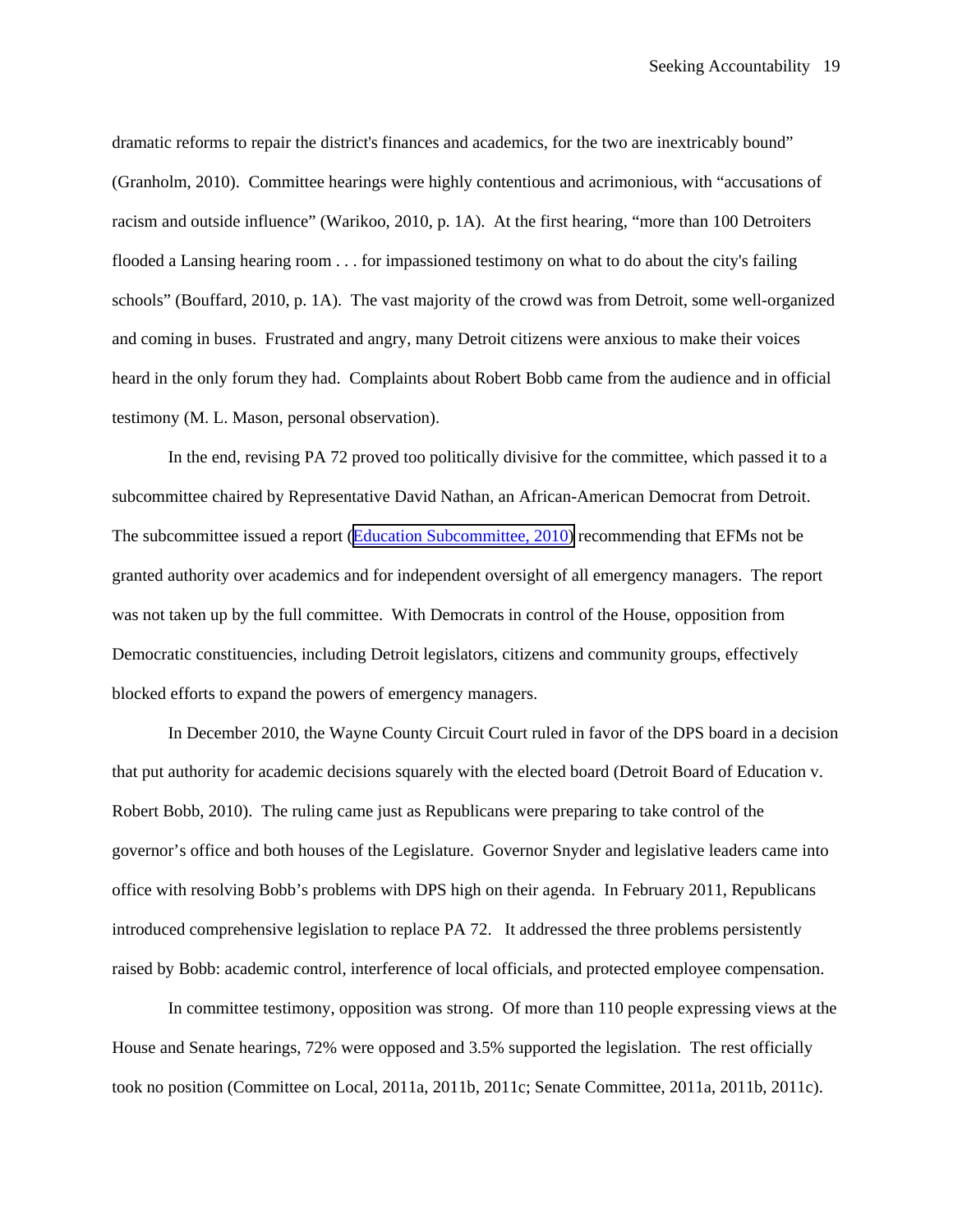Some who testified and took no position were nonetheless critical of key elements while recognizing the need for state assistance (e.g., Bouffard, 2011; Governmental Work Group, 2010; Michigan Suburbs Alliance, 2011).

Despite this opposition, the legislation quickly passed along party lines, with key provisions virtually unchanged. State Representative Lisa Howze, a Democrat from Detroit, called passage "a sad day for democracy." The bill will,

. . . essentially take away our citizens' right to vote and transfer local control away from our duly elected officials . . . . Creating a system with no checks and balances, this legislation gives outsiders total control over our municipalities and school districts. (Bouffard, 2011, p. 1A).

Early Operation of EM Accountability in Michigan

We consider three dimensions of how state-appointed emergency management has functioned in Michigan school districts. First, we note which districts have EMs. Second, we examine the actions taken by these EMs. And third, we offer some tentative overall assessments of how Michigan's emergency school district management is working out.

# *Which Districts Are under EM Authority?*

Despite the fact that Michigan requires school districts to annually balance their budgets, over 40 districts ended fiscal year 2011with general fund deficits. Under the broad language of PA 4, any of these districts could be candidates for state takeover. Central city and low-income suburban communities were disproportionately represented among the deficit districts, although roughly a third were middle-income suburbs and a quarter were rural districts.

During PA 4's second year in effect, only three Michigan school districts were under the control of state-appointed EMs. DPS has had an EFM or EM since early 2009. In 2012, Governor Snyder named EMs for Highland Park Public Schools and for Muskegon Heights Public Schools. These three school districts have striking similarities. The student enrollment and resident population in each is predominantly African-American and low-income. Each has suffered a huge exodus of local businesses,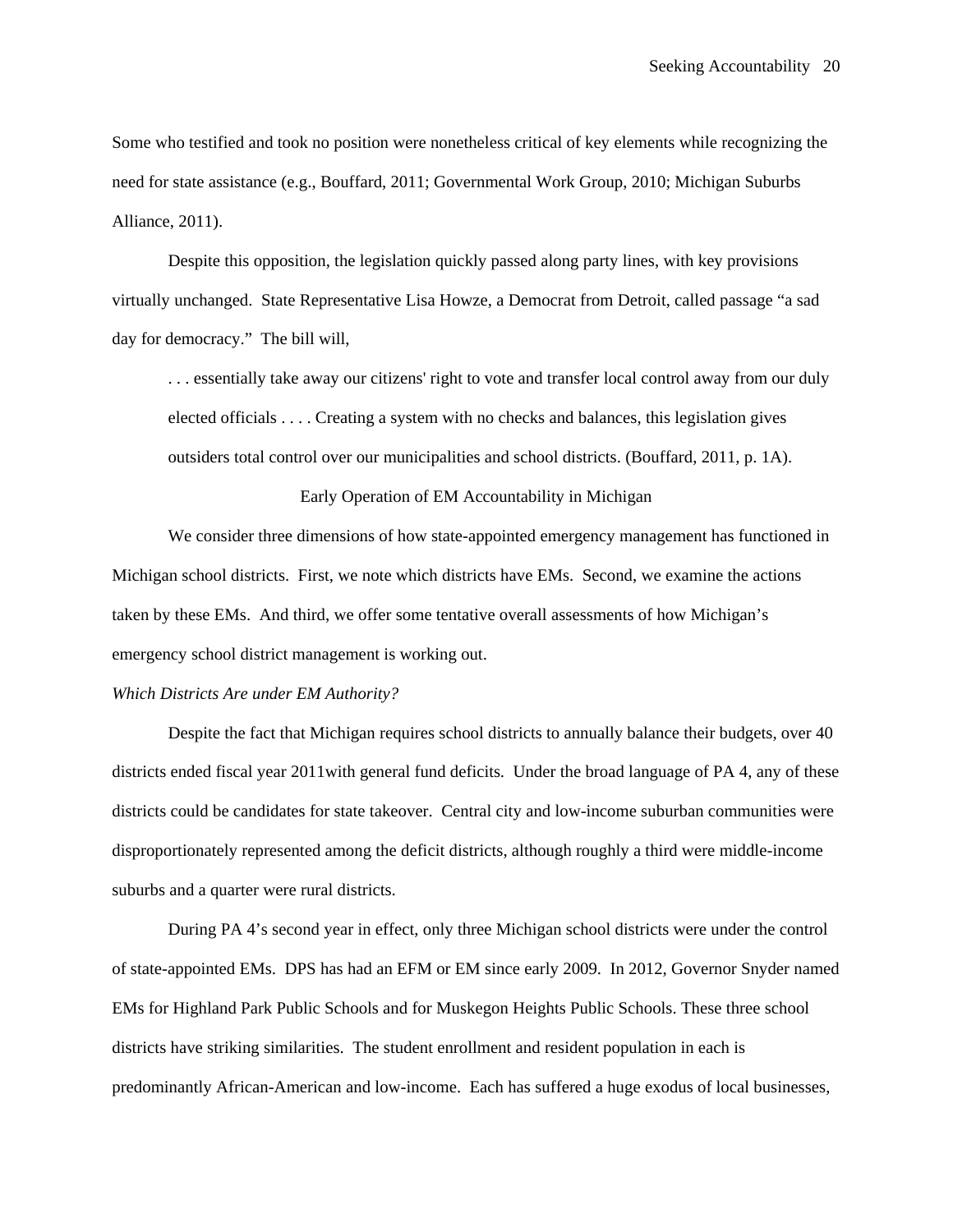employment and population over the last 30 years. The physical landscape of each is permeated by empty, dilapidated structures and vacant land. Each is also characterized by high rates of crime and incarceration. Basic municipal services are severely lacking. School enrollment in all three districts has fallen by at least half over the last decade. Declines due to population loss have been compounded by a growing loss of students to charter schools and to other districts through inter-district school choice, producing corresponding large reductions in state funding. None of the districts has managed to cut expenditures fast enough to keep pace with declining revenues. In each community, district administrators have faced allegations of mismanagement and corruption in the local media.

So far, EMs have been appointed in Michigan communities where the material conditions and security of most local residents fall far below those of most state citizens. Advocates have advanced Michigan's EM law as part of a strategy to improve such conditions by improving local public schools. We cannot yet know whether that objective will be realized. We do know that, in the short run, the law further disempowers many of the state's most vulnerable citizens by suspending traditional rights of democratic participation.

# *What Do EMs Do?*

Though PA 4 grants EMs very broad powers, in practice it is possible they might not exercise their full authority. In each district, however, the EMs have made aggressive use of their powers from the start. Each EM has laid off all district teachers and modified compensation policies. Each has privatized services, establishing arrangements under which instructional and non-instructional personnel are no longer district employees. Each has simply announced important decisions without public input and then (in some cases) held public information sessions to provide a rationale for their actions.

Despite these common features, the emergency management in Detroit differs from that in the two smaller districts. Compared to Detroit, Muskegon Heights and Highland Park are very small districts, with approximately 1400 and 800 students respectively.<sup>9</sup> The small size makes possible the

<sup>&</sup>lt;sup>9</sup> Highland Park is surrounded on all sides by Detroit.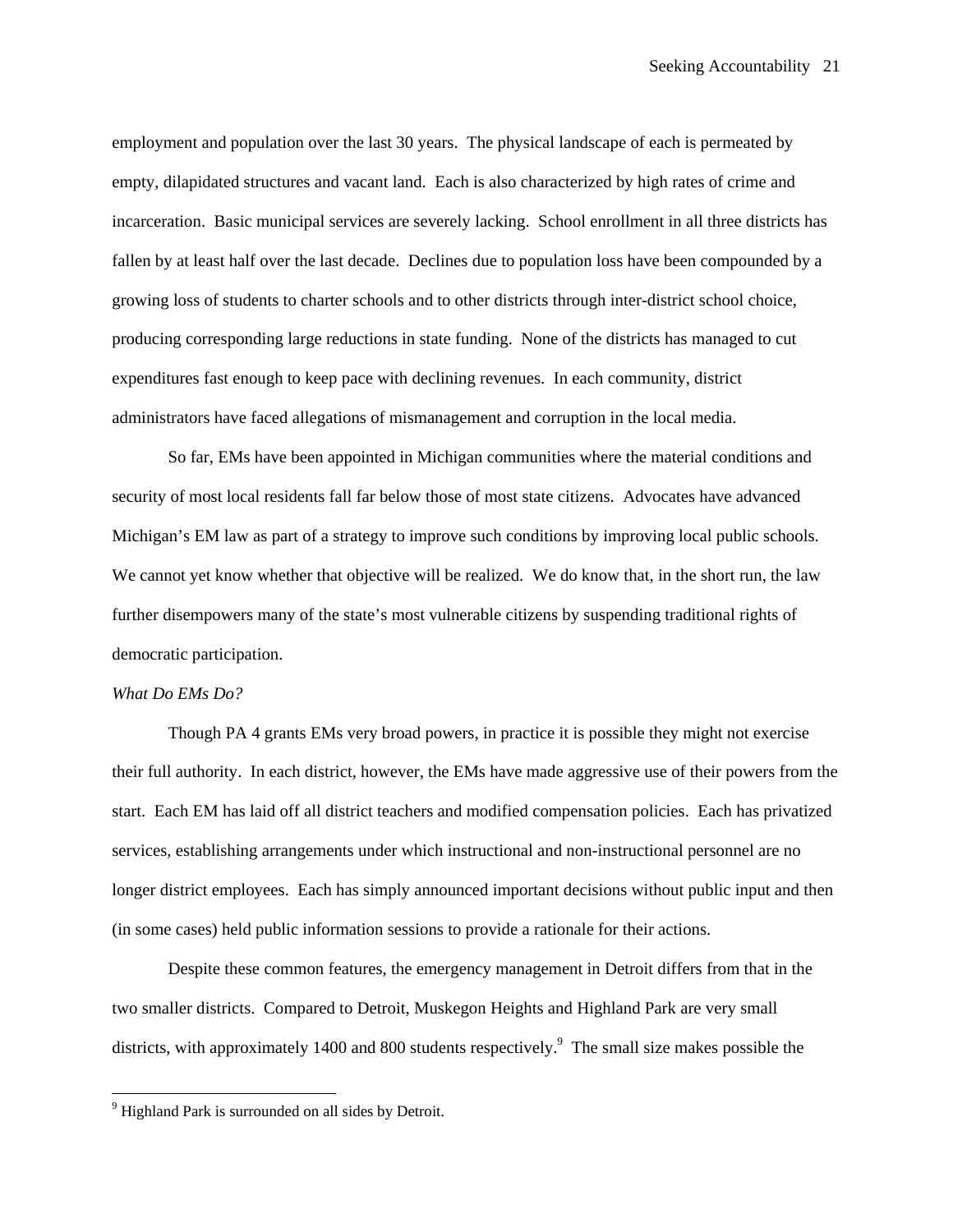EM's decision to turn over management of the entire district to a charter management organization (CMO) (Chambers, 2012a; Higgins, 2012). Muskegon Heights received offers from only two CMOs (Mosaica Education and the the Leona Group);<sup>10</sup> Mosaica received the contract. Leona was awarded the Highland Park contract; the EM did not publicly announce any other CMO proposals. Both EMs transferred responsibility for the design of the district's academic plan, required by PA 4, to the CMO. Both EMs terminated the employment of all district employees. At the start of the 2012-13 academic year all personnel working in district schools are employed by the CMO or other private contractors. Teachers do not have tenure or union representation. Employees have more modest health and retirement benefits than former district employees. Both EMs stated that their plan represented the only feasible option (Chambers, 2012a; Moore, 2012).

Detroit, the state's largest school district, is a unique case. The district's size and the scope and complexity of its educational and socioeconomic problems are overwhelming. The local political landscape is very complex and tough, with many sophisticated and engaged interest groups competing for power including those representing both grass roots and elite interests.

When PA 4 gave Robert Bobb full control of DPS in March 2011, just two months before the end of his term, he wasted no time in establishing his authority. He revealed his disposition toward the school board, saying, "Everyone knows the new law. If you have the club, you don't have to use it, but you know the time when to use it" (Chambers, 2011b, p. 4A). Bobb sent lay-off notices to all salaried employees, and imposed additional concessions. He barreled ahead with his latest plan which called for closing roughly 50 more schools and quickly converting 41 of the remaining schools into charters before the start of the 2011-12 academic year (Detroit Public Schools, 2011). A shortage of promising CMO proposals slowed implementation, and Bobb departed DPS before he could follow through (Dawsey, 2011b).

<u> Andrewski politika (za obrazu pod predsjednika u predsjednika u predsjednika u predsjednika (za obrazu pod p</u>

 $10$  A third CMO withdrew its proposal.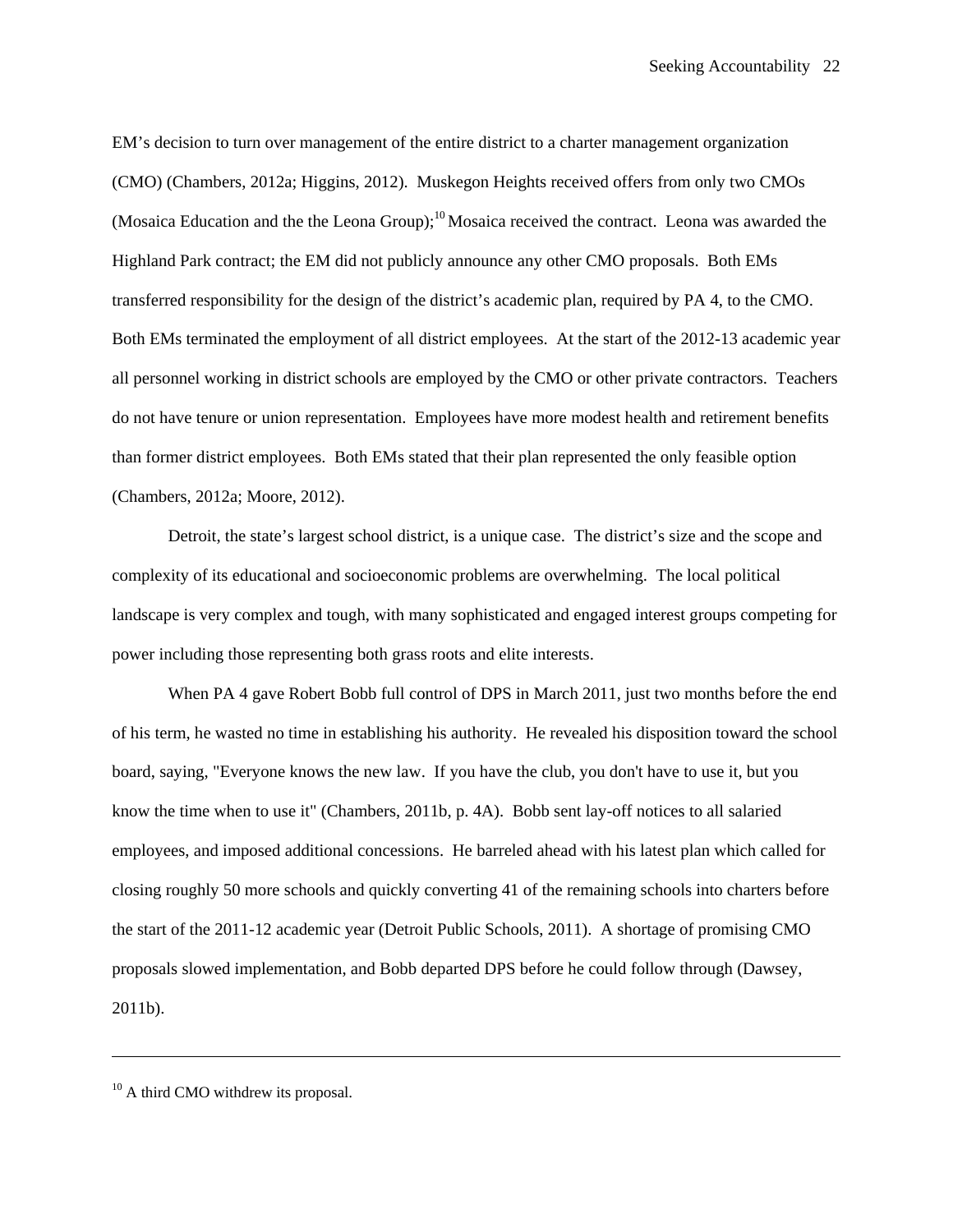In May 2011, Governor Snyder appointed Roy Roberts, a retired African-American General Motors executive, to replace Bobb. With his authority fully established by PA 4, Roberts need not repeat Bobb's high-profile combative behavior. He took a more conciliatory stance towards the school board and unions in his public comments. But, like Bobb, he exercised his authority without hesitation. Early in his tenure, Roberts closed more schools and imposed wage and benefit cuts and staff reductions (Dawsey, 2011c). In July 2012, Roberts imposed a new three-year teacher contract that extended the previous 10% pay cut, increased employee payments for health care, suspended annual raises and certification bonuses, and reduced teachers' planning periods. The new contract also increased class size from 30 to 33 in grades 4-5 and from 33 to 38 in grades 6-12.<sup>11</sup> He cut overall district employment by about 20% (Dawsey, 2012a).

While imposing these major changes in DPS, Roberts simultaneously played a central role in the establishment of the Education Achievement Authority (EAA), whose purpose is to turn around the state's lowest-performing 5% of schools.<sup>12</sup> This parallel system of schools, starting in the 2012-13 academic year, competes with DPS for students. For schools assigned to the EAA, governance and administrative authority shifts from their local district to the EAA. The EAA board is appointed, not elected. Reflecting his confidence in Roberts scarcely a month after his appointment as DPS's EM, the governor appointed him chair of the EAA's five-person executive committee. After using the 2011-12 academic year for planning, 15 schools were shifted from DPS to the EAA in July, marking the start of the EAA's formal operations. $^{13}$ 

 $11$  Significantly, in view of continuing DPS budget uncertainty, the teacher contract also allows class sizes to go as high as 41 in grades K-3, 46 in grades 4-5, and 61 in grades 6-12 before class reorganization is required (Detroit Public Schools, 2012a; Chambers, 2012b).

<sup>&</sup>lt;sup>12</sup> As described above, in *Is Michigan's EM Accountability Accountable?*, the EAA is Michigan's strategy for taking over and turning around academically "failing" schools. It is a statewide system, but in its first year all schools transferred to it are from DPS.

 $13$  These 15 schools represent a subset of the DPS schools falling in the bottom 5% of schools statewide. Announced plans call for low-performing schools outside Detroit to be shifted to the EAA in the future.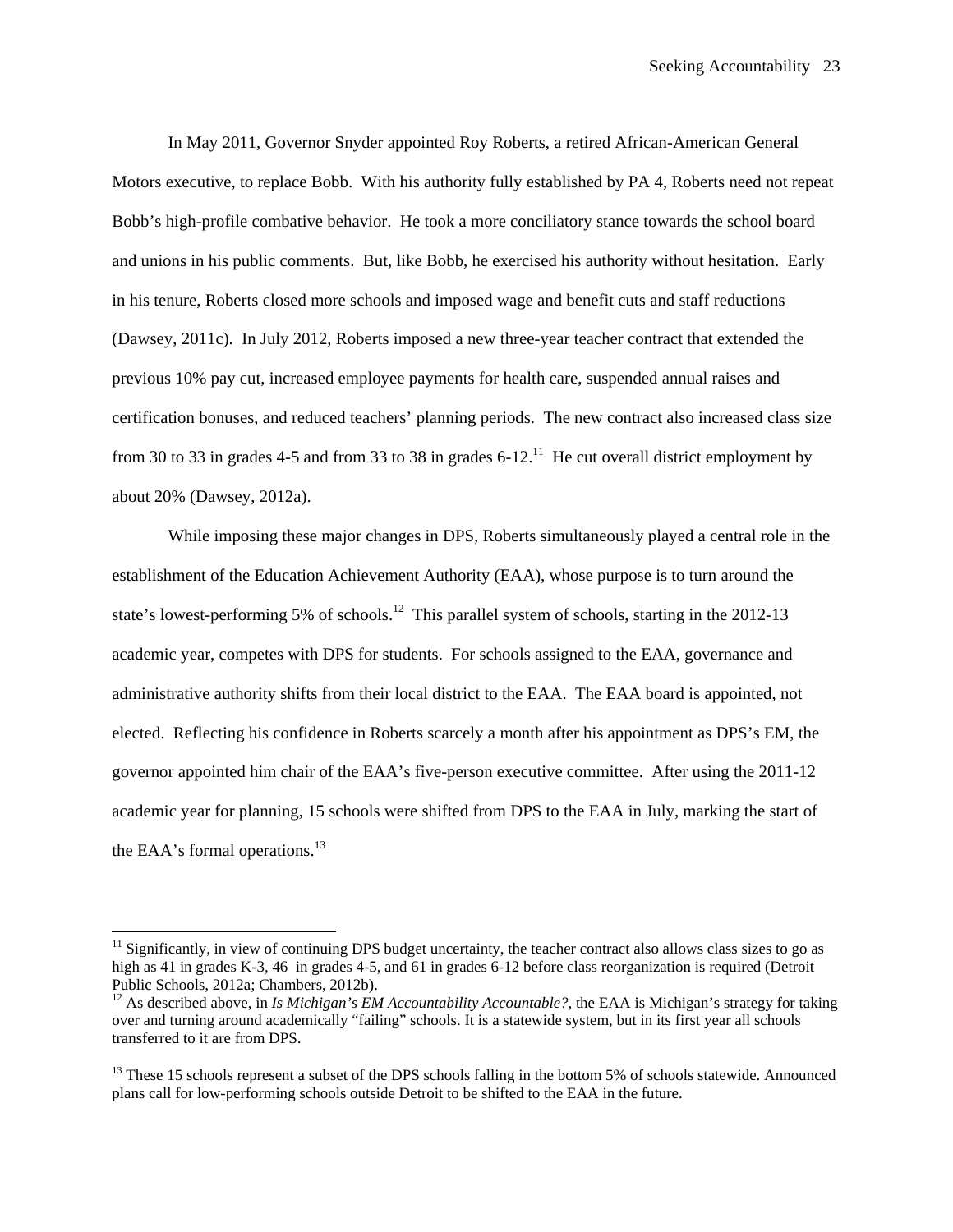In keeping with the state's insistence that there was no more money for schools, the EAA's planning year was entirely privately funded. While the Broad Foundation publicly played a lead role, the requests of other donors for anonymity were respected (Dawsey, 2011d). State Representative Bert Johnson, a Democrat from Highland Park, stated that the "private funding of a public school system should concern parents and taxpayers. . . . Behind money, there is always an agenda . . . and the citizens need to know the agenda." (Dawsey, 2011d, p. 2A).

In the summer of 2012, the EAA hired staff for the 15 former DPS schools.<sup>14</sup> As in the Highland Park and Muskegon Heights charter districts, EAA staff are not represented by a union, do not have tenure, pay more for medical benefits, and are offered a 401(k) plan instead of the state school employee pension (Dawsey, 2012b). Parents and local activists complained that several EAA schools had recently been renovated or constructed with bond money approved by voters for DPS schools. "The buildings will remain DPS property, and the EAA will lease them for a minimal amount" according to the EAA's deputy chancellor for business and fiscal affairs (Dawsey, 2012b, p. 10A).

The set of students enrolled in EAA schools differs from those enrolled in the same schools when they were under DPS control. The EAA hopes to increase enrollment in its schools. The EAA's marketing campaign indicates that students will have a longer school day and year, and three daily meals (at elementary and middle schools). In his dual role as DPS EM, Roberts has not made the same promises to students enrolled in DPS schools.

#### *How Is Emergency Management Working Out?*

What are the early results of Michigan's experiment with state-appointed emergency district management? It is much too early to assess academic outcomes. In the case of finances, however, a few results are emerging. Perhaps most noteworthy is that none of the EMs has been able to eliminate the financial debts, the grounds for their initial appointment, without additional state support.

<sup>&</sup>lt;sup>14</sup> The EAA's hiring took place when DPS teachers were laid off and uncertain about their employment status for the 2012-13 academic year. Roberts required all teachers to reapply for jobs with DPS.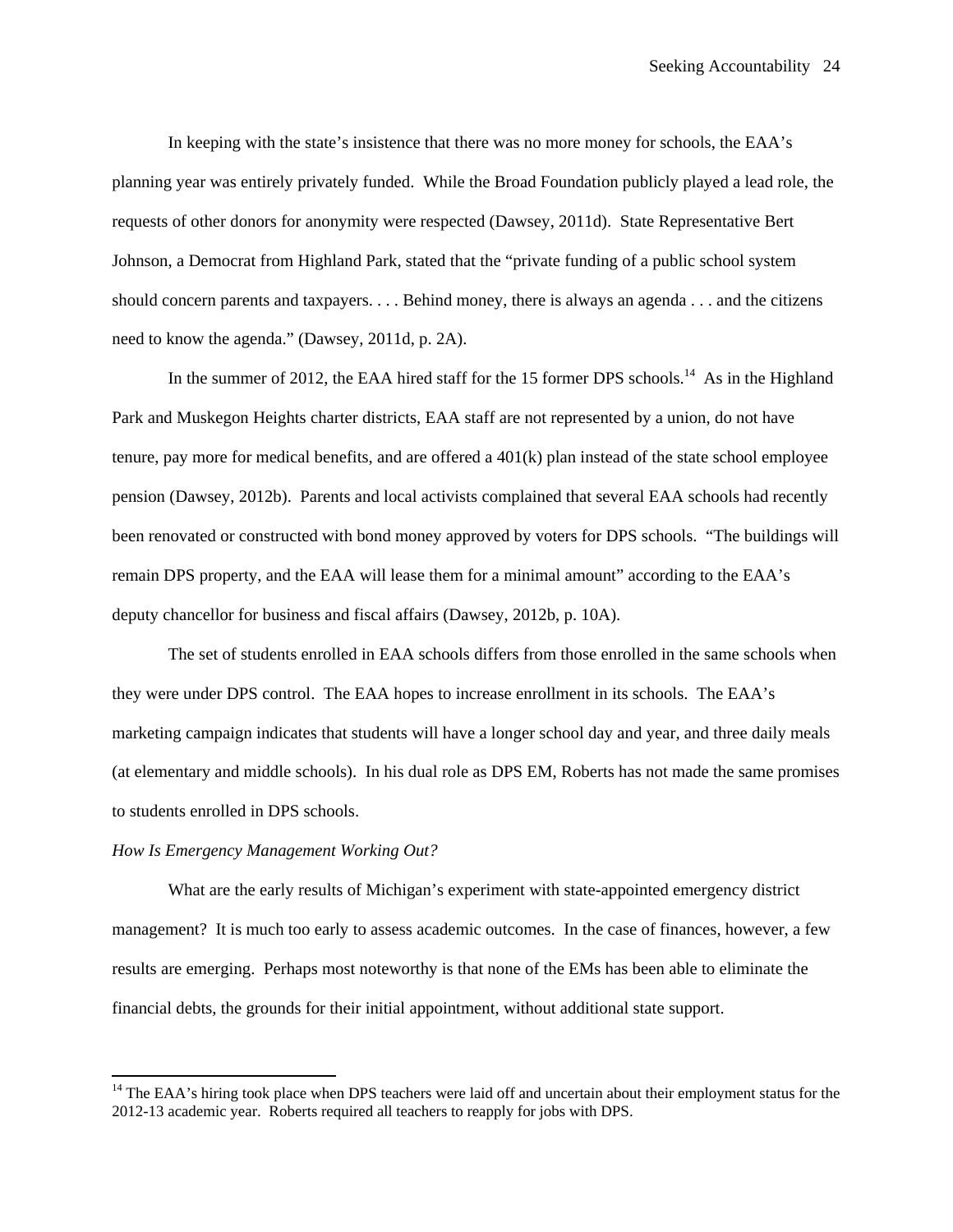DPS's two-year experience with Robert Bobb is instructive. Bobb acted as if he possessed the powers assigned to EMs under PA 4, even though he did not legally possess those powers until the very end of his term. Yet during his term, DPS finances deteriorated sharply. Despite securing employee concessions, contracting out many services, reducing employment and closing 69 school buildings, DPS's deficit increased by about 50%, from \$219 million in fiscal 2009 to \$327 million in fiscal 2010. The fundamental reason is that the district's longstanding enrollment decline accelerated during Bobb's tenure, hardly surprising given the program cuts he imposed. So even though he cut spending, revenues declined even faster and the deficit grew, the same problem experienced when budgeting was under the board's control.

Obliged to submit a deficit elimination plan to the state, in October 2010 Bobb announced two alternative plans. Plan B which he termed draconian and undesirable but the only way to cut the district's way out of the deficit, called for high school class sizes of 62, sharing high school principals across four schools, closing almost half of the remaining 142 schools, and other extreme measures. His preferred Plan A was never specified, but would require substantial additional state revenue. In November 2010, Bobb made an unsuccessful request to the Legislature to use \$400 million in tobacco settlement funds to wipe out the deficits of DPS and other districts (Chambers, 2011a). When the Legislature balked, Bobb was forced to submit his draconian Plan B. In February of 2011 the state superintendent ordered Bobb to implement the plan immediately, and cautioned him to not declare bankruptcy (Dawsey, 2011a).

Owners of DPS's outstanding bonds grew concerned about Bobb's failure to stabilize the district's finances and his draconian plan did not reassure them (Devitt, 2011a). Consequently, creditors blocked DPS's access to new (essential) short-term borrowing (Devitt, 2011a). Because of this, on February 9, before a joint hearing of the Senate and House Education Committees, in which he again claimed success in banishing "a rampant culture of waste, corruption and abuse" from DPS, Bobb had to plead for the state to insure repayment of DPS's past borrowing, just to meet near-term payroll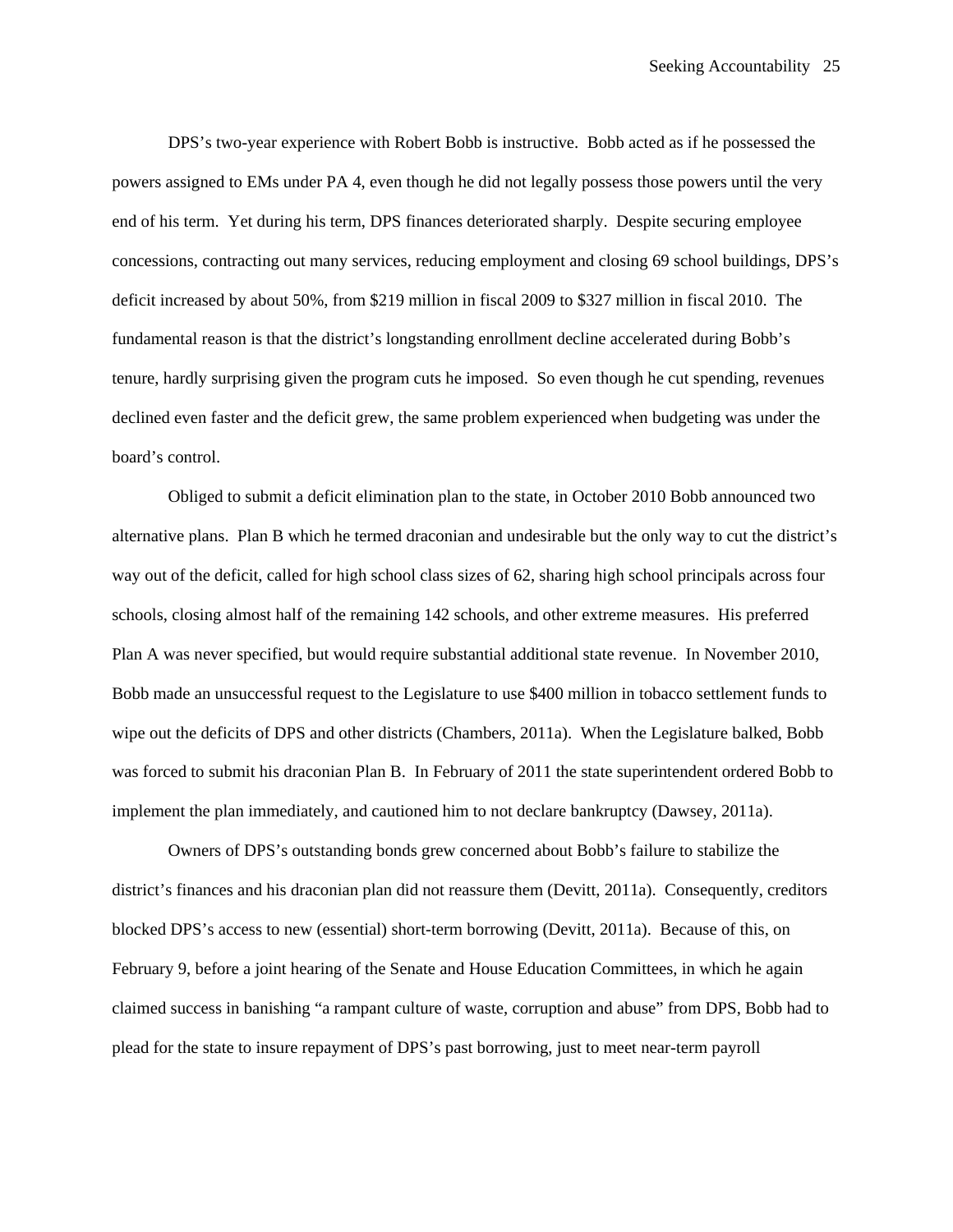obligations (Bobb, 2011). After two years, it was clear to serious observers that the wheels were coming off the cart in DPS.

Events moved swiftly thereafter. On the same day Bobb made his appeal to the Legislature, Republicans introduced the legislation that became PA 4 in March. In May, the governor replaced Bobb with Roy Roberts and in June announced the EAA. While public attention focused on these events, the decisive actions took place behind the scenes as the state took bold steps to reassure financial markets so DPS could continue borrowing. First, PA 4 included language eliminating the EM's authority to declare bankruptcy without the governor's approval. But that alone was insufficient. To restore the bond market's confidence, the Legislature also passed laws giving creditors a statutory lien and trust superior to all other liens and interests on school districts' required debt service payments. Under the new law, the state intercepts district state aid revenue necessary to repay borrowing obligations and makes those payments on behalf of the district (Devitt, 20011b; House Fiscal Agency, 2011).

In October 2011, the Michigan Finance Authority, part of the state Department of Treasury, issued \$238 million in 10-year revenue bonds and loaned the proceeds to DPS. The structure of the bond sale was modeled after a 2005 DPS transaction by the school board that converted \$213 million of shortterm notes into 15-year bonds (Devitt, 2011b). Roberts applied \$200 million of the proceeds, representing roughly 20% of the district's budgeted expenditures to reducing the legacy deficit by twothirds. While providing significant short-term relief, the new bond issue simultaneously increased annual debt service expenditures by over 100%. Whether this strategy of refinancing the debt will be any more successful than it was in 2005 depends crucially, as before, on the district's future enrollment trajectory.

For this reason, the question of whether DPS schools transferred by Roberts to the EAA will be responsible for repaying their share of DPS's accumulated debt obligations is crucial and presently unclear. Roberts stated that the EAA schools would be responsible for repaying their share of DPS's staggering debt obligations (Riley, 2012), estimated by the district to be \$1,029 per student annually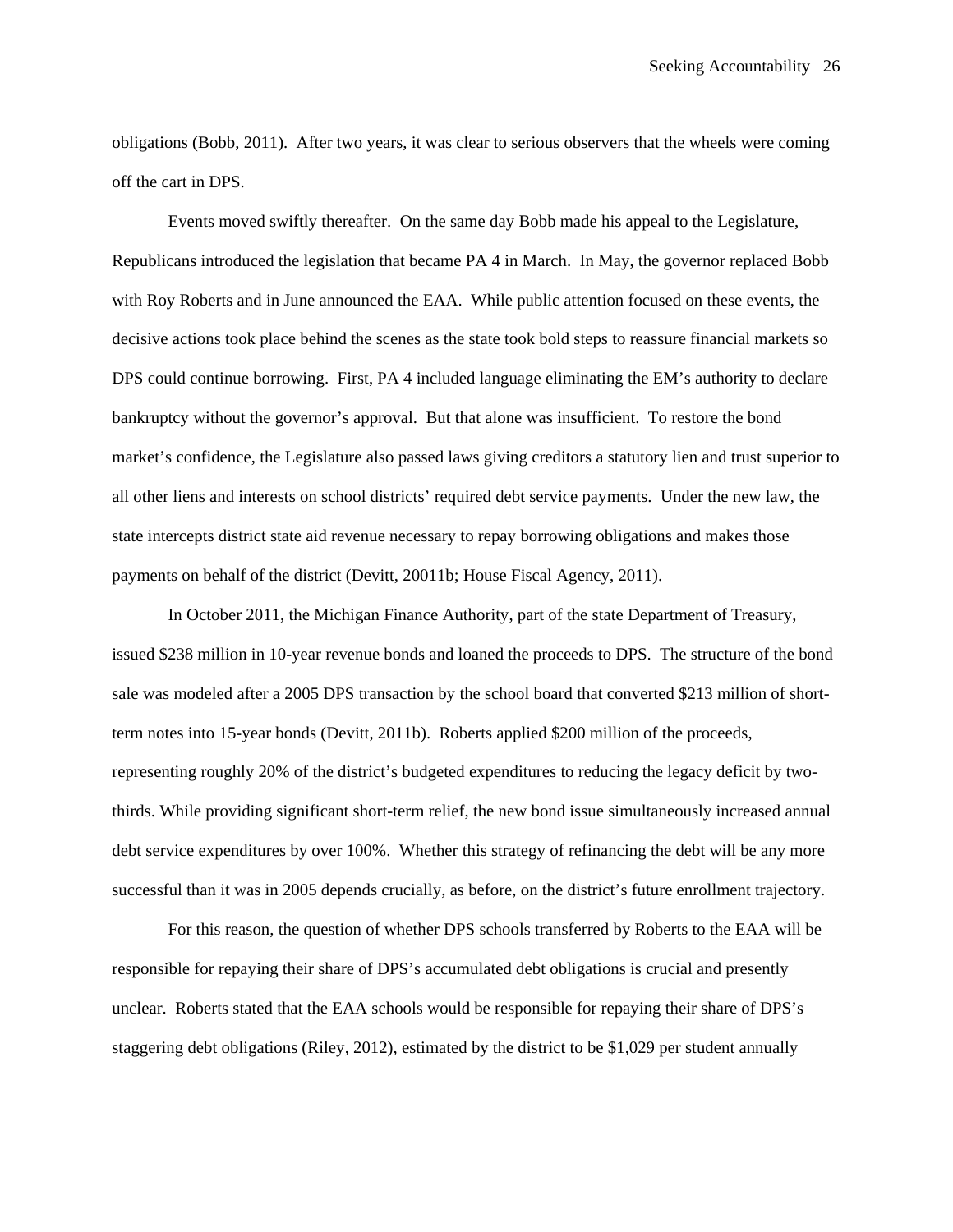(Dawsey, 2012b). If EAA schools do not pay their share of the borrowing costs, that burden will increase as a share of spending for the remaining DPS schools.<sup>15</sup>

Meanwhile, the EMs in Highland Park and Muskegon Heights clearly received increased state funding in order to implement their CMO contracting arrangements. Without it, the EMs (or CMOs) would have had to devote a significant portion of their revenue to deficit elimination, leaving less for the CMOs to pay for current operations and their own management fees. In Michigan, part of the state foundation grant comes from a required local property tax. The state permitted both EMs to devote this local portion to deficit elimination, and then fully replaced this revenue with additional state funds (Citizens Research Council, 2012). For Muskegon Heights this amounts to about a 12% funding increase.

The premise behind PA 4 is that a competent manager can take over a financially-troubled school district, resolve the problems and return it in good order to the traditional governance structure. It is too early to know whether Michigan's EMs will be able to stabilize their districts' finances. But with the recent lifting of the state cap on charter schools, the challenge will increase. (For example, 12 new charter schools opened in Detroit, Highland Park and Hamtramck in fall 2012, directly competing with DPS and Highland Park for students.) Yet two things are clear. First, EM districts have already needed additional state support in the form of either increased state funding or new guarantees to creditors. Second, if, despite this support, the EMs fail to stop their districts' enrollment decline (and in the absence of additional state funding), they will have to further cut academic programs and employee compensation. PA 4 gives them the power to do so.

# *The Future of PA 4 – Continuing Turmoil*

The future of PA 4 is uncertain given sustained opposition from citizen, union and community groups. Citizens have sought redress by filing lawsuits, including constitutional claims. The most serious threat is posed by a referendum initiative which gathered more than 200,000 petition signatures to repeal

<sup>&</sup>lt;sup>15</sup> EAA's fiscal 2013 budget (Education Achievement Authority, 2012), approved in July, 2012, did not include payments to DPS for the district's outstanding debt. Yet Robert's fiscal 2013 DPS budget (Detroit Public Schools, 2012b) indicates a transfer of \$10 million from EAA for debt service offset.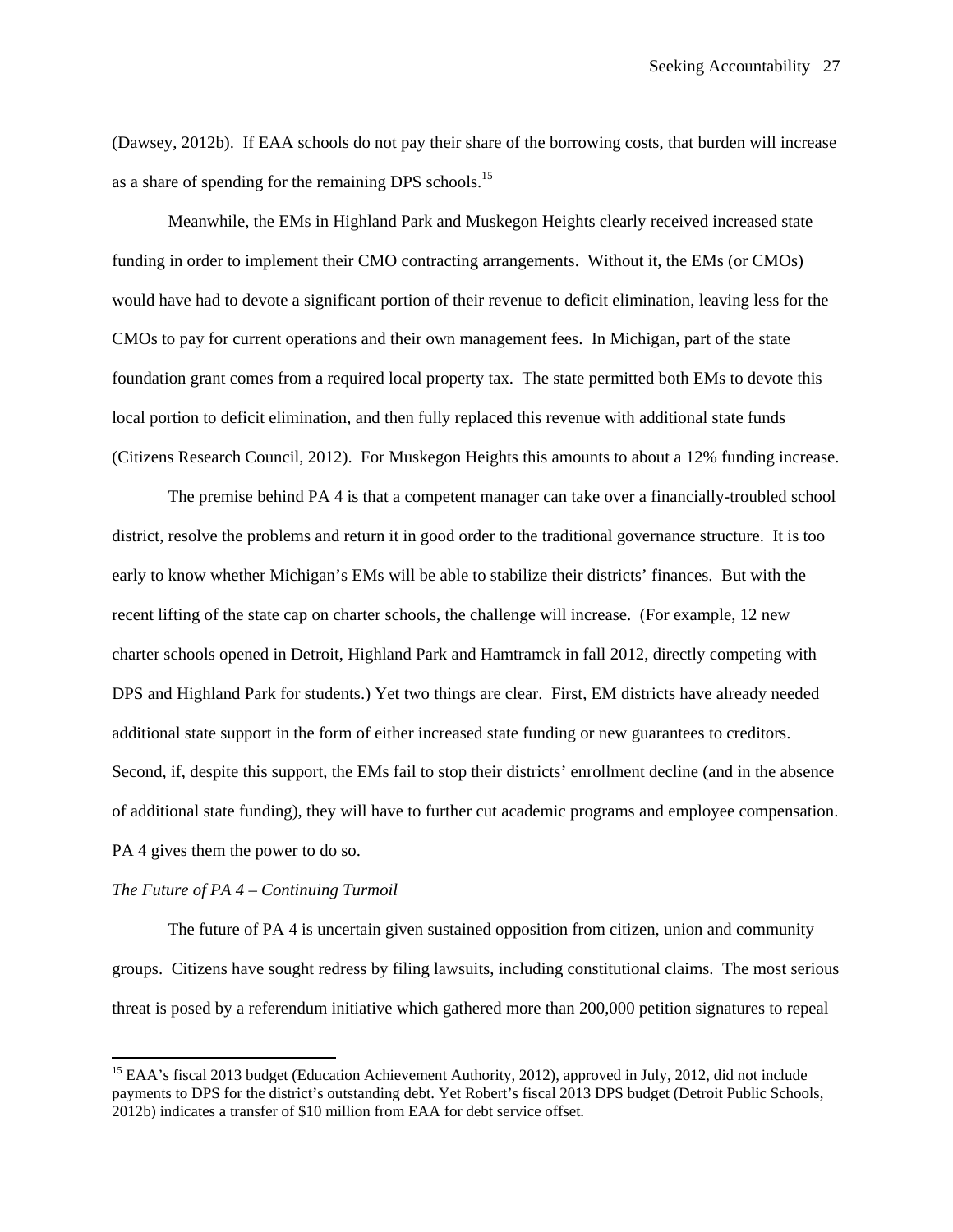the law. The initiative's proponents include the NAACP, unions, and religious and community organizations across the state. PA 4 proponents challenged the petitions on technical grounds, and the state Board of Canvassers, voting along party lines (Republicans opposed placing the initiative on the ballot), rejected the petitions. But the Michigan Court of Appeals and then the Michigan Supreme Court ruled that the petitions must be certified for the November 2012 ballot (Stand up for Democracy v. Secretary of State, 2012a, 2012b; Egan, 2012).

At this writing, the fate of PA 4 is uncertain. On certification of the referendum, PA 4 was immediately suspended pending the election result. Until then, EM authority reverts back to the more limited PA 72 powers. On August 4, 2012, the *Detroit Free Press* reported the state supreme court's decision to let voters decide PA 4's fate under a front-page spanning, single-word headline: "CHAOS." Whatever the vote outcome, it is unlikely to put an end to the underlying political struggles that gave rise to PA 4 in Michigan.

# Conclusion

Michigan's PA 4 was specifically designed to diminish democratic accountability in school districts with state-appointed emergency managers by eliminating the opportunity for citizens and educators to shape public school goals and operations. The law triggered opposition precisely because many people, both inside and outside of schools, want traditional mechanisms for input and democratic accountability preserved. From a public policy standpoint, however, it is pertinent to ask to what extent these perceived losses are offset by improved technical accountability of districts under EM management. One's answer to this question surely depends in part on personal values, and in particular the priority one assigns to democracy as a normative goal in public affairs.

Nevertheless, the existence of a trade-off between improved technical accountability at the expense of democratic accountability is far from clear. This is because Michigan's emergency manager law does not unambiguously improve the technical accountability of EM districts in comparison to other districts. The law is particularly weak as an instrument of academic accountability. It contains no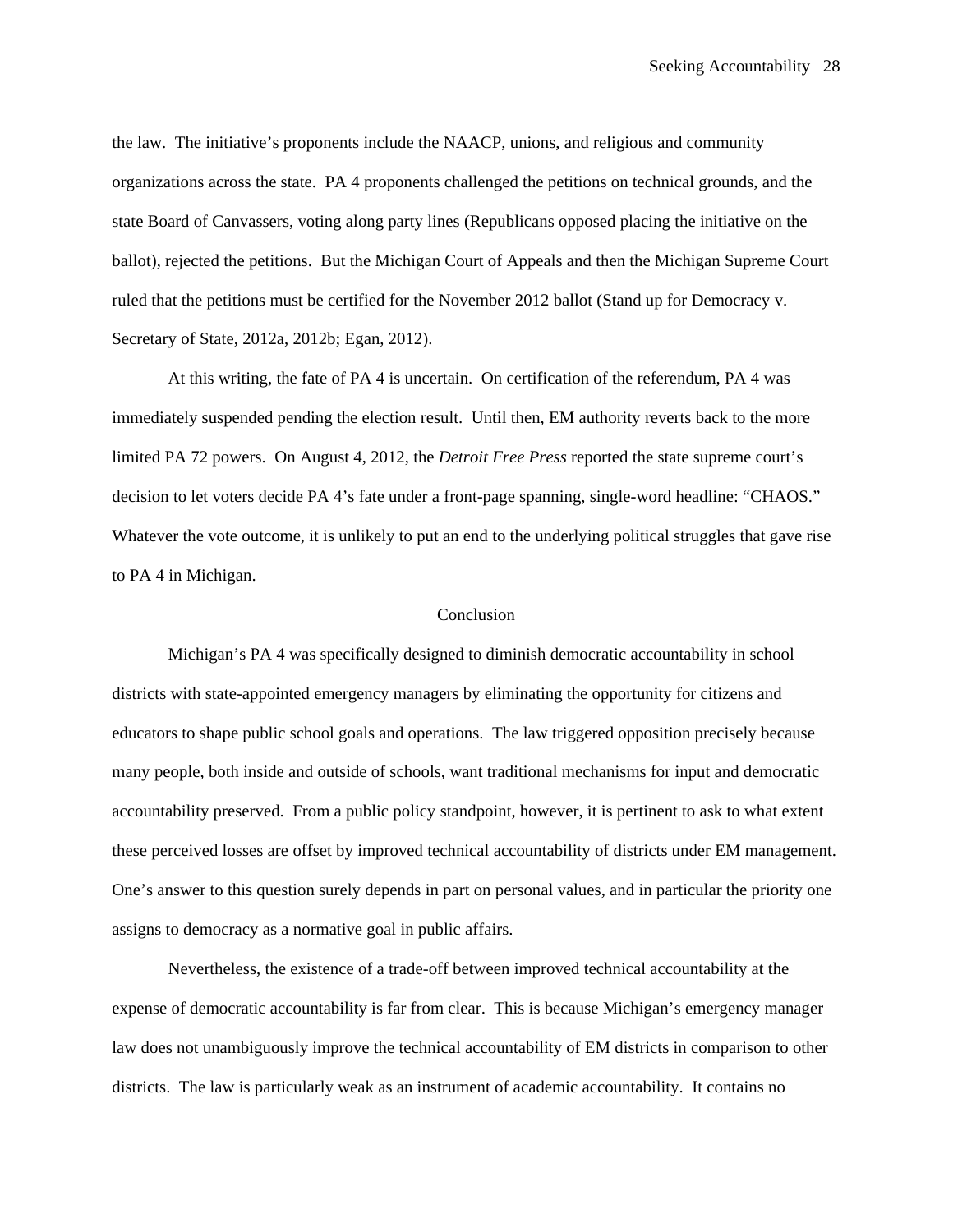components related to academic performance, yet it assigns complete control of academics to an EM based on a district's financial status. The law creates incentives for EM's to elevate financial over academic considerations in decision making. Even in the specific case of finances, Michigan's stateappointed emergency management has features that both increase and decrease technical accountability. One potential benefit of PA 4 is that it may provide an incentive for local districts to cut spending before the point of state intervention. PA 4 also provides other ways for the state to intervene short of appointing an EM. These issues are worthy of future research.

Despite its title, PA 4 is more about changing the control of financially-troubled school districts than accountability. It presumes that financial problems arise solely from district mismanagement, while ignoring the contribution of state policies that place districts serving low-income children at a serious disadvantage. Thus far, EM actions have relied heavily on imposing substantial reductions in employee compensation and the privatization of education services. Whether such measures will ultimately eliminate financial deficits or improve academic outcomes remains to be seen.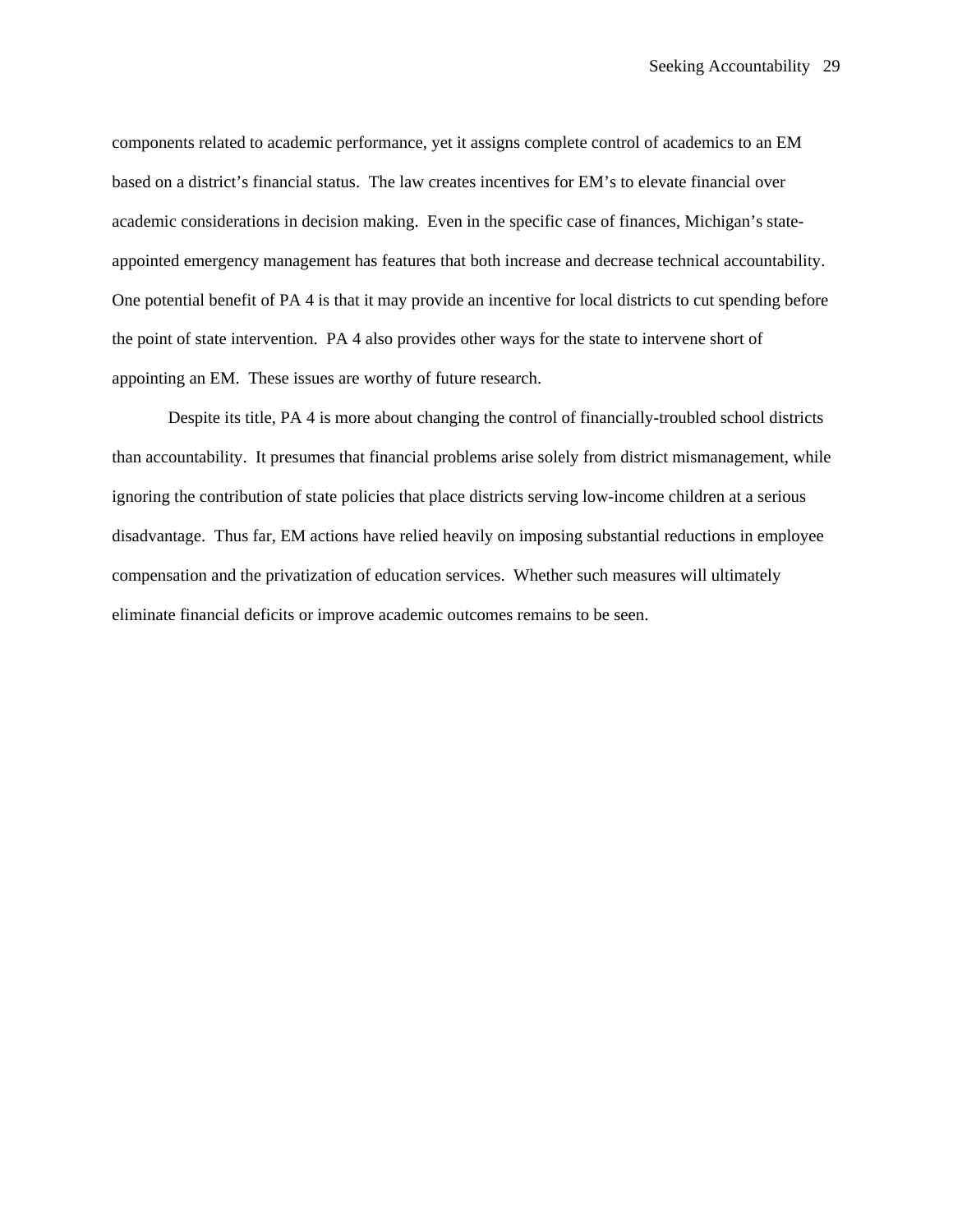#### References

- Arsen, D., & Davis, T. (2006). Taj Mahals or decaying shacks: Patterns in local school capital stock and unmet capital need. *Peabody Journal of Education, 81*(4).
- Arsen, D., & Ni, Y. (2012). The effects of charter school competition on school district resource allocation. *Education Administration Quarterly, 48*(1), 3-38.
- Arsen, D., & Plank, D. N. (2003). Michigan school finance under Proposal A: State control, local consequences. Retrieved May 15, 2012, from http://education.msu.edu/epc/library/reports.asp
- Berman, L. (2009, December 10). Give Bobb power over academics. *The Detroit News,* p. 4A.
- Bobb, R. (2011). *Testimony to the joint House and Senate Education Committee*. Retrieved September 5, 2012, from http://www.senate.michigan.gov/committees/files/2011-SCT-ED\_\_-02-09-1-02.PDF
- Bouffard, K. (2010, January 15). Detroiters, officials debate state takeover of DPS. *The Detroit News,* p. 4A.
- Bouffard, K. (2011, February 24). House OKs tougher approach to faltering cities, schools. *The Detroit News,* p. A1.
- Chambers, J. (2011a, Feb 9). Bobb's tenure gets mixed reviews. *The Detroit News,* p. 1A.
- Chambers, J. (2011b, March 28). Bobb to meet with school board. *The Detroit News*, p. 4A.
- Chambers, J. (2012a, June 19). Charter may control Highland Park schools. *The Detroit News,* p. 3A.
- Chambers, J. (2012b, July 13). Class sizes may grow in DPS. *The Detroit News,* p. 4A.
- Chubb, J. E., & Moe, T. M. (1990). *Politics, markets, and America's schools*. Washington, DC: The Brookings Institution.
- Citizens Research Council of Michigan. (2011). *The local government and school district fiscal accountability act: Public Act 4 of 2011.* (368). Livonia and Lansing, MI: Author. Retrieved May 15, 2012, from http://crcmich.org/PUBLICAT/2010s/2011/rpt368.pdf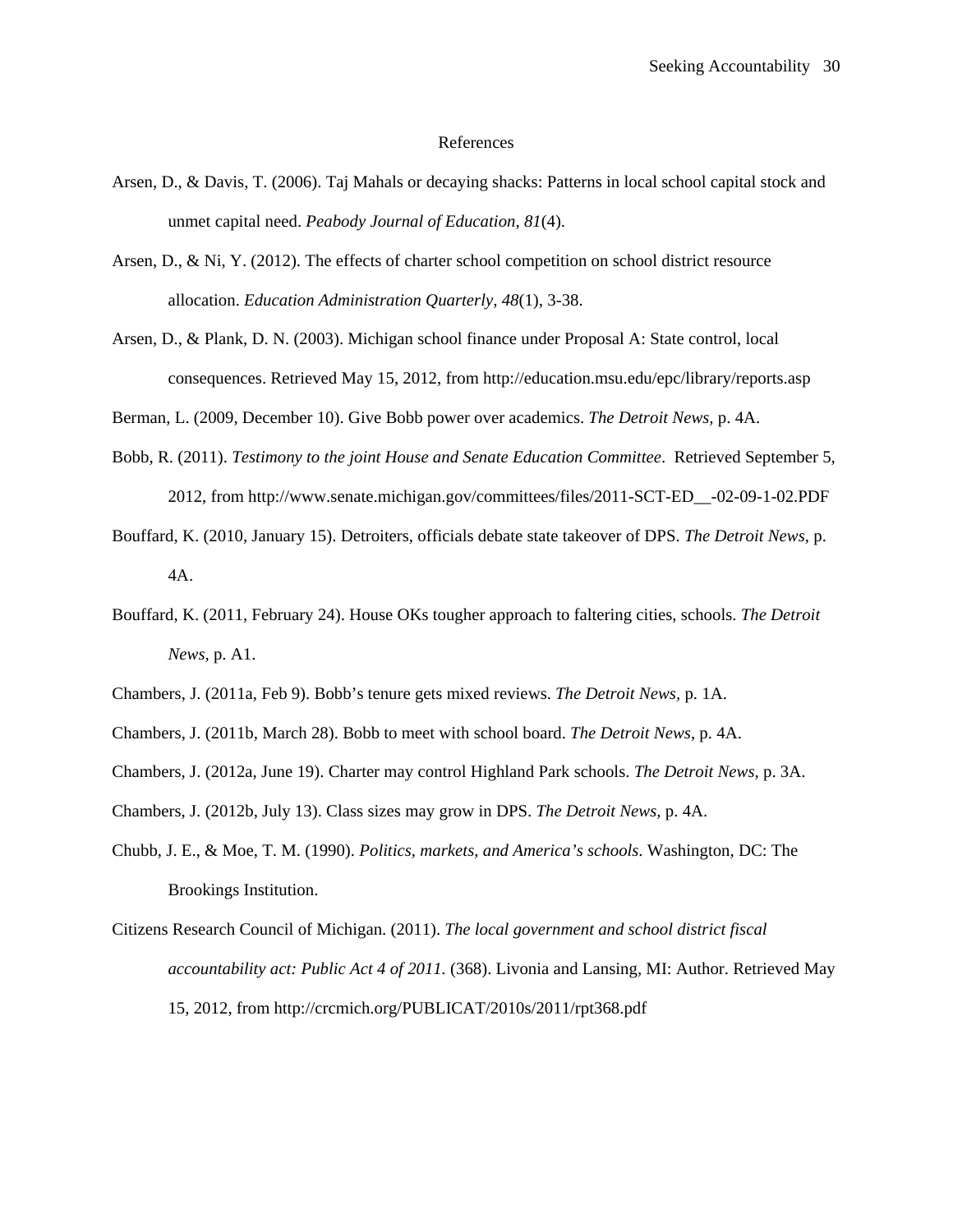- Citizens Research Council of Michigan. (2012). *State bailouts to erase school district accumulated deficits.* CRC Memorandum No. 1113. June. Retrieved September 10, 2012, from http://crcmich.org/PUBLICAT/2010s/2012/memo1113.pdf
- Committee for Economic Development. (1994). *Putting learning first: Governing and managing the schools for high achievement*. New York: Author.
- Committee on Local, Intergovernmental, and Regional Affairs. (2011a, February 10). *Minutes.* Lansing, MI: Author. Retrieved August 25, 2012, from http://www.house.mi.gov/SessionDocs/2011- 2012/Minutes/LOCA021011.pdf
- Committee on Local, Intergovernmental, and Regional Affairs. (2011b, February 15). *Minutes.* Lansing, MI: Author. Retrieved August 25, 2012, from http://www.house.mi.gov/SessionDocs/2011- 2012/Minutes/LOCA021511.pdf
- Committee on Local, Intergovernmental, and Regional Affairs. (2011c, February 16). *Minutes.* Lansing, MI: Author. Retrieved August 25, 2012, from http://www.house.mi.gov/SessionDocs/2011- 2012/Minutes/LOCA021611.pdf
- Corcoran, T. & Goertz, M. (2005). The governance of public education. Ch. 2 in S. Fuhrman & M. Lazeron, Eds. *The public schools* (pp. 25-56). New York: Oxford University Press.
- Danzberger, J. P. (1992). School boards: A troubled institution. In The Twentieth Century Fund/Danforth Foundation, *Facing the challenge: The report of The Twentieth Century Fund Task Force on School Governance* (pp. 19–129). New York: The Twentieth Century Fund.
- Darling-Hammond, L. (1989). Accountability for professional practice. *Teachers College Record*, 91(1) (fall) pp. 59-80.
- Davis v. Detroit Financial Review Team, No. 309218; 309250; 309482, Mich App : N.W.2d \_\_\_ (2012). Retrieved August 20, 2012, from

http://coa.courts.mi.gov/documents/opinions/final/coa/20120521\_c309218\_49\_309218.opn.pdf

Dawsey, C. P. (2009, October 23). Officials: DPS overpaid for property. *Detroit Free Press,* p. 10A.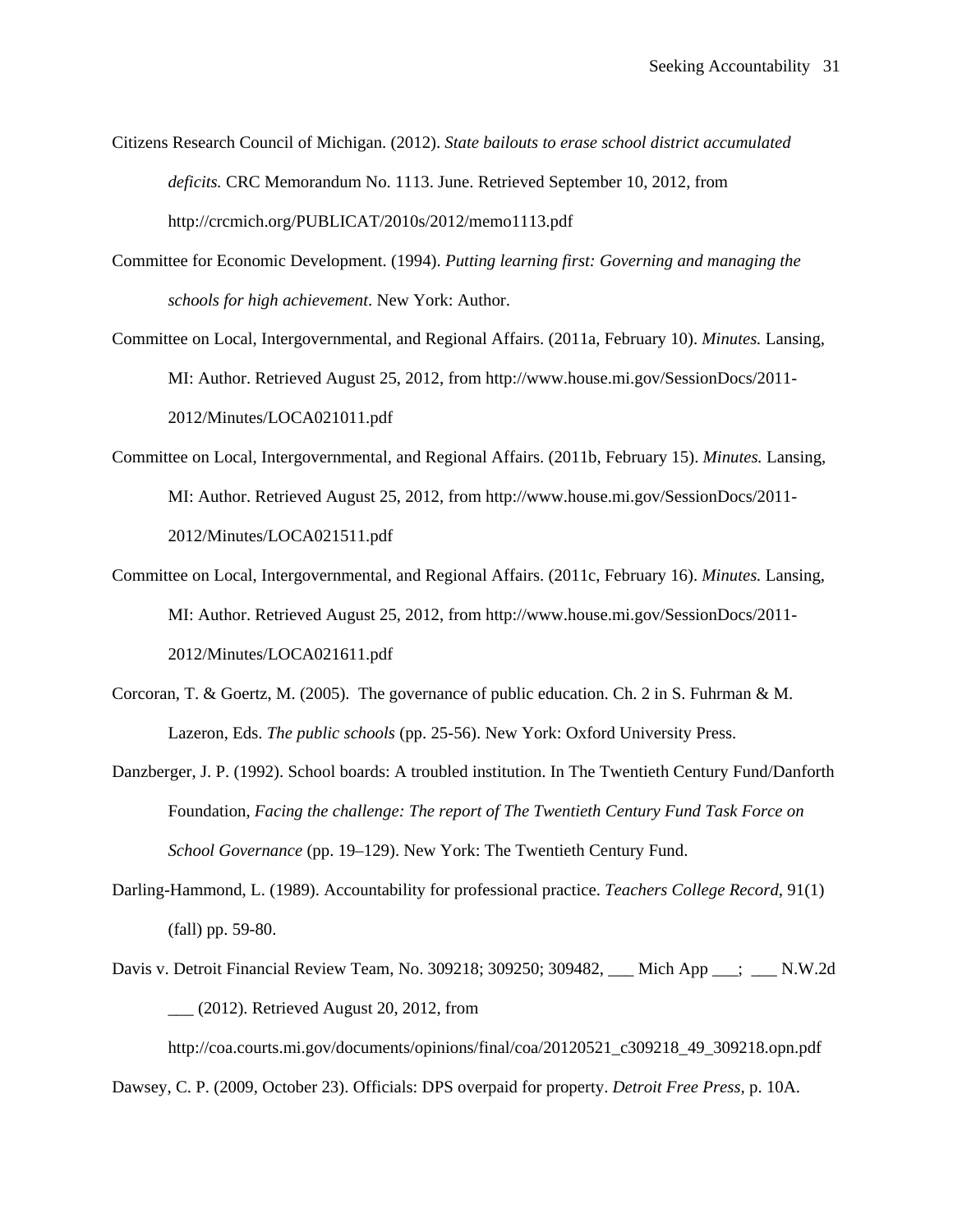Dawsey, C. P. (2011a, February 22). Deadlines given in plan for DPS cuts. *Detroit Free Press*, p. 4A*.*

- Dawsey, C. P. (2011b, June 10). DPS scales back plan for charter conversions. *Detroit Free Press*, p. 7A.
- Dawsey, C. P. (2011c, July 30). Roberts OKs 10% pay cut at DPS, *Detroit Free Press,* p. 1A.

Dawsey, C. P. (2011d, October 26). Distict recruits team, donors. *Detroit Free Press*, p. 2A.

- Dawsey, C. P. (2012a, June 28). DPS gamble: cuts will improve district. *Detroit Free Press,* pp. 6A, 11A.
- Dawsey, C. P. (2012b, June 29). District for troubled schools to get more state money than DPS. *Detroit Free Press*, p. 10A.
- Debray-Pelot, E. & McGuinn, P. (2009). The new politics of education: Analyzing the federal education policy landscape in the post-NCLB era. *Education Policy*. 23(1): 15-42.
- Detroit Board of Education v. Robert Bobb. Case No. 09-020160 AW (Wayne County Circuit Court, 2010).
- Detroit Public Schools. (2011). DPS presents Renaissance Plan 2012. Detroit, MI: Author. Retrieved September 5, 2012, from http://detroitk12.org/content/2011/03/12/
- Detroit Public Schools. (2012a). Collective bargaining agreement between The School District of the City of Detroit and the Detroit Federation of Teachers. Detroit, MI: Author. Retrieved September 5 2012, from http://detroitk12.org/data/finance/transparency\_reporting/
- Detroit Public Schools. (2012b). Fiscal year 2013 adopted budgets. Detroit, MI: Author. Retrieved September 5, 2012, from http://detroitk12.org/data/finance/docs/FY2013\_Adopted\_Budget.pdf

Devitt, C. (2011a, May 11). New Detroit school czar has more powers. *Bond Buyer,* pp 1, 4.

Devitt, C. (2011b, October 3). Detroit public schools pin hopes on deficit sale. *Bond Buyer,* pp 1, 4.

Dillon, A. (2011, March 20). Emergency financial powers. *Detroit Free Press*, p. A27.

Education Achievement Authority of Michigan. (2012). *FY 13 adopted annual budget*. Detroit, MI: Author. Retrieved September 5, 2012, from http://www.michigan.gov/documents/eaa/EAA-FY13-Adopted-Annual-Budget-v2\_396059\_7.pdf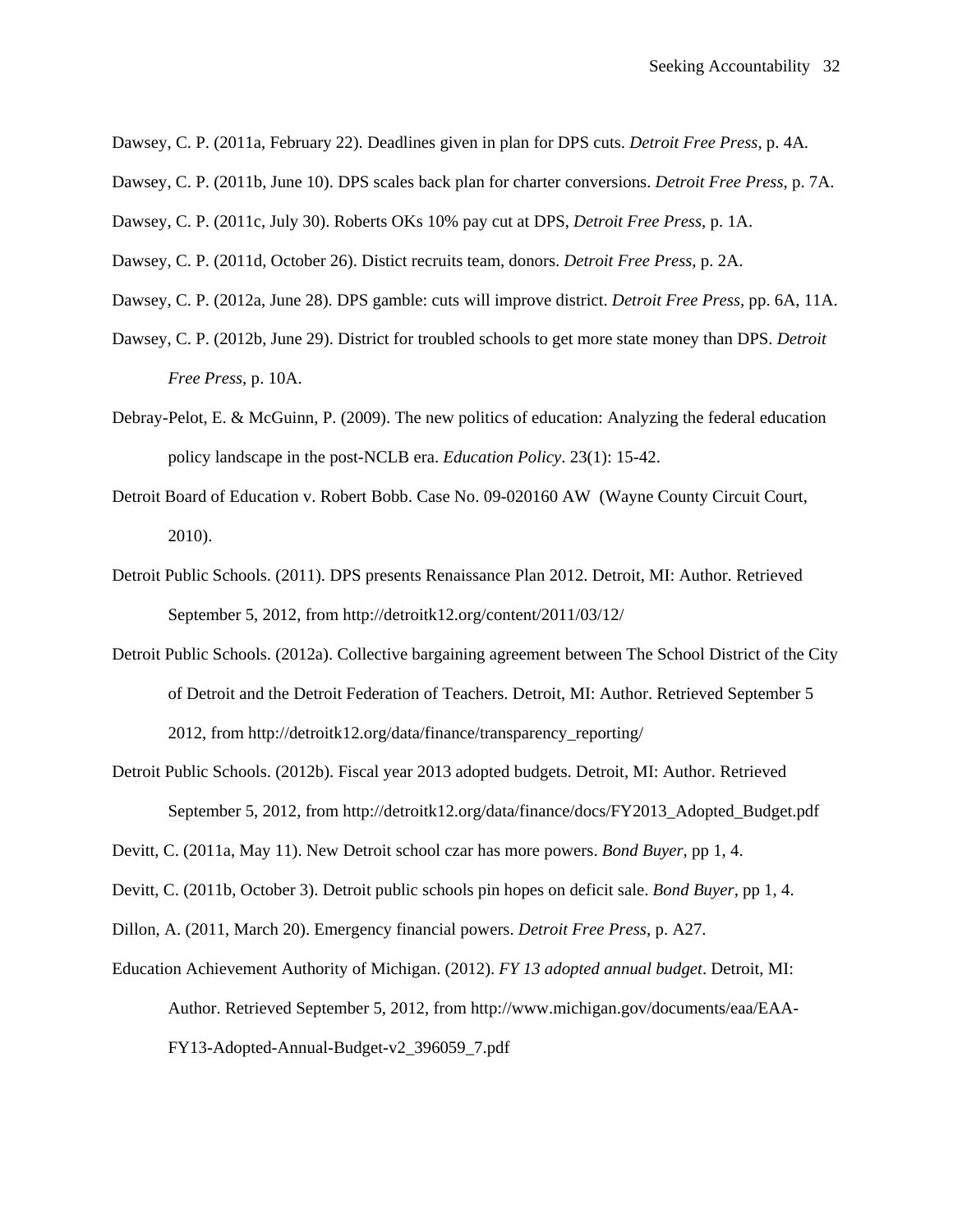Education Subcommittee on Academic Emergencies. (2010, May 27). *Policy recommendations.* Lansing, MI: Author. Available here at:

http://education.msu.edu/epc/2010\_Nathan\_report\_on\_academic\_emergencies.htm

Egan, P. (2012, June 30). Court asked to keep EM repeal off the ballot" *Detroit Free Press*. p. 3A.

Governmental Work Group. (2010). *Report of Governmental Work Group to Governor-elect Snyder.*  Retrieved August 20, 2012, from http://house.mi.govSessionDocs/2011- 2012/Testimony/Committee13-2-10-2011.pdf

Granholm, J. (2010, April 23). Don't stall education reform. *The Detroit News*, p. 15A.

Gutmann, A. (1987). *Democratic education*. Princeton, NJ: Princeton University Press.

- Higgins, L. (2012, June 18). Muskegon Heights plan to charter schools, cut \$12M debt may be a first, *Detroit Free Press,* p. 1A.
- House Fiscal Agency. (2011, December 7). Legislative Analysis, HB 5194 and 5195: Borrowing against state aid. Lansing, MI: Author. Retrieved September 5, 2012, from http://www.legislature.mi.gov/documents/2011-2012/billanalysis/House/pdf/2011-HLA-5194- 1.pdf
- Jacobsen, R. & Saultz, A. (2012). Who should control education? *Public Opinion Quarterly, 76,* 379- 390.
- Kuchapski, R. (1998). Conceptualizing account ability: A liberal framework. *Educational Policy, 12*(1), 191-202. doi: 10.1177/0895904898012001013
- Ladd, H. F. (Ed.). (1996). *Holding schools accountable: Performance-based reform in education*. Washington, DC: Brookings Institution Press.
- Local Government Fiscal Responsibility Act, 1990 PA 72, repealed by 2011 PA 4, reinstated August 8, 2012 subject to referendum. Mich. Comp. Laws §§ 141.1201-141.1291.
- Local Government and School District Fiscal Accountability Act, 2011 PA 4, suspended August 8, 2012 subject to referendum. Mich. Comp. Laws §§ 141.1501-141.1531.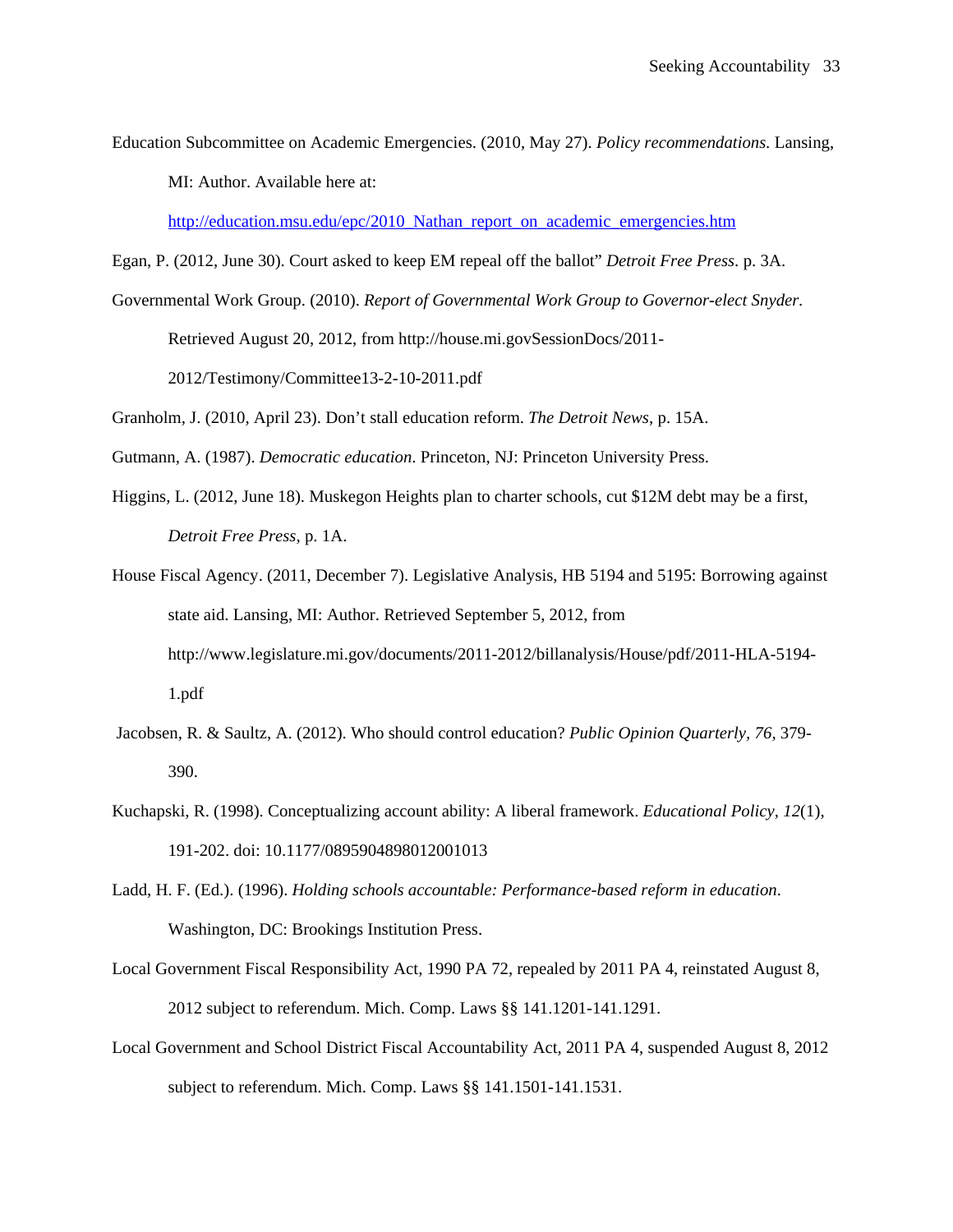- Mason, M. L., & Arsen, D. (2010). *The role of state courts in securing school facility adequacy and equity*. Retrieved May 15, 2012, from http://education.msu.edu/epc/library/Policy-and-researchreports.asp
- McDermott, K. (2007). "Expanding the moral community" or "blaming the victim"? The politics of state education accountability policy. *American Education Research Journal* 44 (1) March. 77-111.
- McGuinn, P. (2005). The national schoolmarm: No Child Left Behind and the new educational federalism. *Publius*. Winter: 41-68.
- Michigan Suburbs Alliance. (2011, February 10). *Testimony of the Michigan Suburbs Alliance*. Retrieved August 20, 2012, from http://house.mi.gov/SessionDocs/2011-2012/Testimony/ Committee13-2- 10-2011-1.pdf
- Michigan Department of Education. (2003). *Bulletin 1011: Analysis of Michigan public school revenues and expenditures*. Retrieved September 15, 2012, from http://www.michigan.gov/mde/0,4615,7- 140-5235\_6539-21539--,00.html
- Michigan Department of Education. (2012). *Bulletin 1011: Analysis of Michigan public school revenues and expenditures*. Retrieved September 15, 2012, from http://www.michigan.gov/mde/0,4615,7- 140-5235\_6539-21539--,00.html
- Moore, L. (2012, May 30). Muskegon Heights school emergency manager shares his views on issues facing district, *MLive.com*. Retrieved August 20, 2012, from http://blog.mlive.com/chronicle/news\_impact/2012/05/muskegon\_heights\_school\_emerge.html
- Moynihan, D. P., Fernandez, S., Kim, S., LeRoux, K. M., Piotrowski, S. J., Wright, B. E., et al. (2011). Performance regimes amidst governance complexity. *Journal of Public Administration Research and Theory, 21*(Supp 1), i141-i155. doi: 10.1093/jopart/muq059.
- Murphy, J. (2000). Governing America's schools: The shifting playing field. *Teachers College Record,*  Volume 102, Number 1, February, 57–84.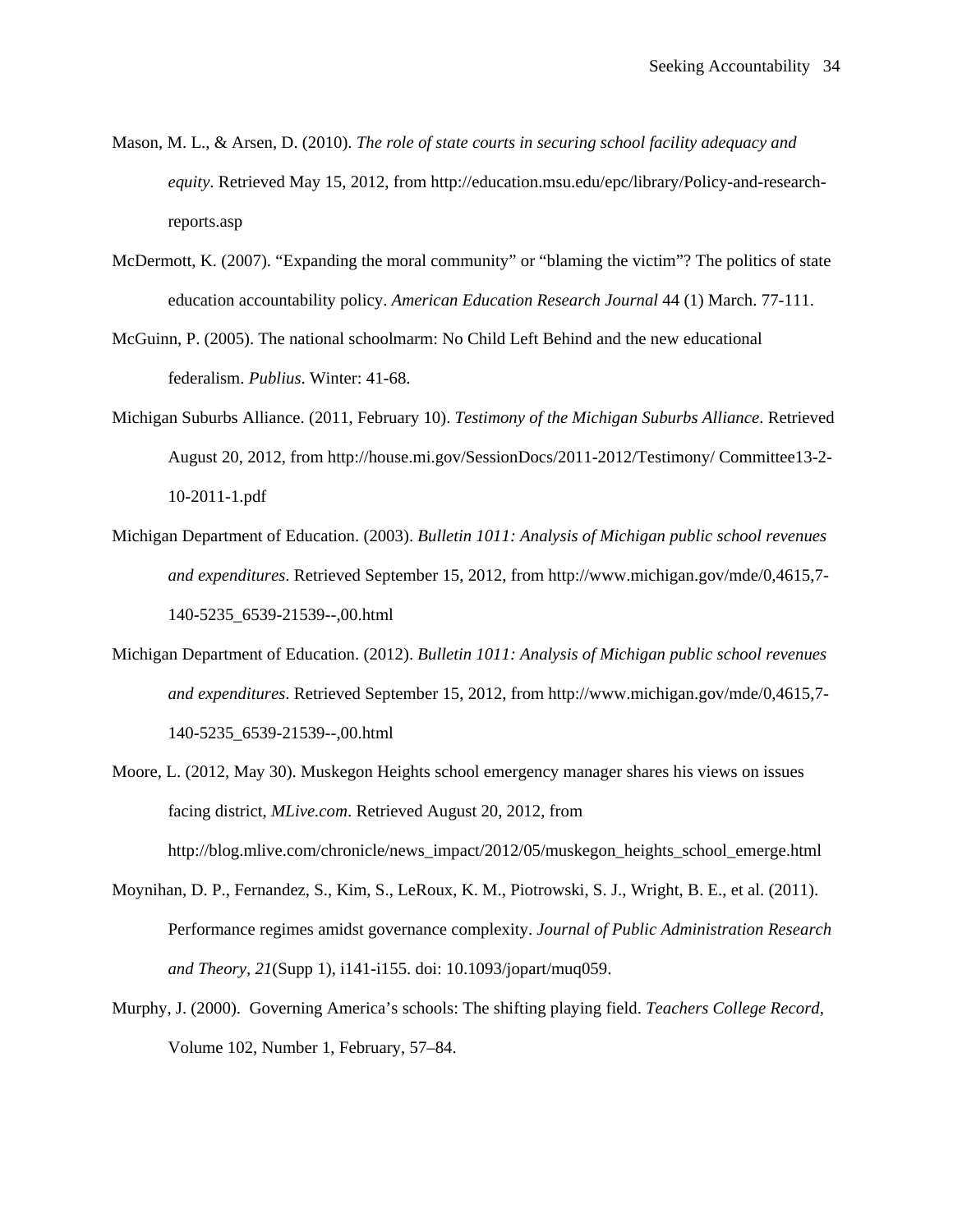Ni, Y., & Arsen, D. (2011). School choice participation rates: Which districts are pressured? *Education Policy Analysis Archives, 19* (October). Retrieved May 15, 2012, from http://epaa.asu.edu/ojs/article/view/777

Open Meetings Act, 1976 PA 267, as amended. Mich. Comp. Laws §§15.261-15.275.

- Ravitch, D. (2010). *The death and life of the great American school system: How testing and choice are underming education*. New York: Basic Books.
- Rebell, M. A., & Wolff, J. R. (2008). *Moving every child ahead: From NCLB hype to meaningful educational opportunity*. New York: Teachers College Press.
- Riley, R. (2009, October 9). In health care alone, halting fraud will save DPS \$2.6M. *Detroit Free Press,*  pp.1A, 2A.
- Riley, R. (2012, February 7). DPS emergency manager: 'We've got to change things.' *Detroit Free Press,*  p. 4A.
- Rothstein, R., Jacobsen, R., & Wilder, T. (2008). *Grading education: Getting accountability right*. Washington, DC and New York: Economic Policy Institute and Teachers College Press.
- Senate Committee on Education. (2011a, February 16). *Minutes.* Lansing, MI: Author. Retrieved August 20, 2012, from http://www.senate.michigan.gov/committees/files/2011-scm-ed\_\_-02-16-1.pdf
- Senate Committee on Education. (2011b, February 23). *Minutes.* Lansing, MI: Author. Retrieved August 20, 2012, from http://www.senate.michigan.gov/committees/files/2011-scm-ed\_\_-02-23-1.pdf
- Senate Committee on Education. (2011c, March 2). *Minutes.* Lansing, MI: Author. Retrieved August 20, 2012, from http://www.senate.michigan.gov/committees/files/2011-scm-ed\_\_-03-02-1.pdf
- Snauwaert, D. T. (1993). *Democracy, education, and governance: A developmental conception*. Albany: State University of New York Press.
- Stand up for Democracy v. Secretary of State, COA No. 310047, \_\_\_ Mich App \_\_\_; \_\_\_ N.W.2d \_\_\_ (2012a). Retrieved June 17, 2012, from

http://coa.courts.mi.gov/documents/opinions/final/coa/20120608\_c310047\_106\_310047.opn.pdf